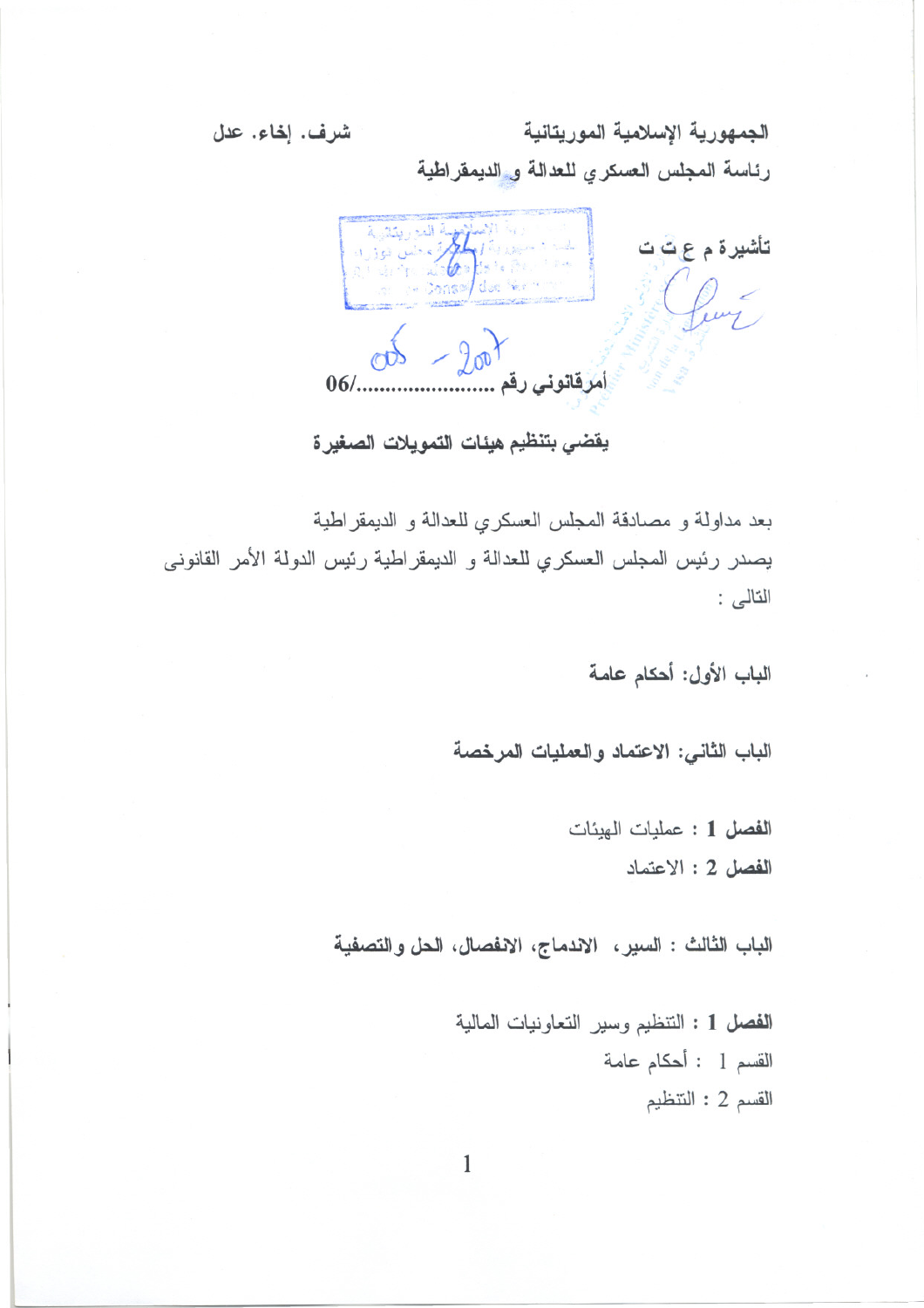القسم 3 : السير الفصل 2 : الاندماج، الانفصال، الحل والتصفية

الباب الرابع : التفتيش، الرقابة والضوابط المالية

الفصل 1 : الرقابة والتفتيش الفصل 2 : الضوابط المالية

الباب الخامس: الممنوعات و المخالفات والعقوبات

الفصل 1 : الممنو عات الفصل 2 : العقوبات التأديبية الفصل 3 : أحكام عامة

الباب السادس : أحكام انتقالية وختامية

الباب الأول : أحكام عامة

المادة الأولى : تعريفات في نطبيق هذا القانون يقصد بالعبارات النالية ما يلي: - <u>هيئات التمويلات الصغيرة</u>: مؤسسات مالية ذات نظام أساسي خاص نقوم عادة بعمليات الإقراض و/أو جمع الادخار المخصصة أساسا للأعضاء أو الزبناء الفقر اء أو ذو ي الدخل الضعيف. يمكن لهذه الهيئات أن نقدم خدمات مالية أخر ي مع مراعاة النقيد بالأحكام النتظيمية في هذا المجال أو باعتماد كل منها.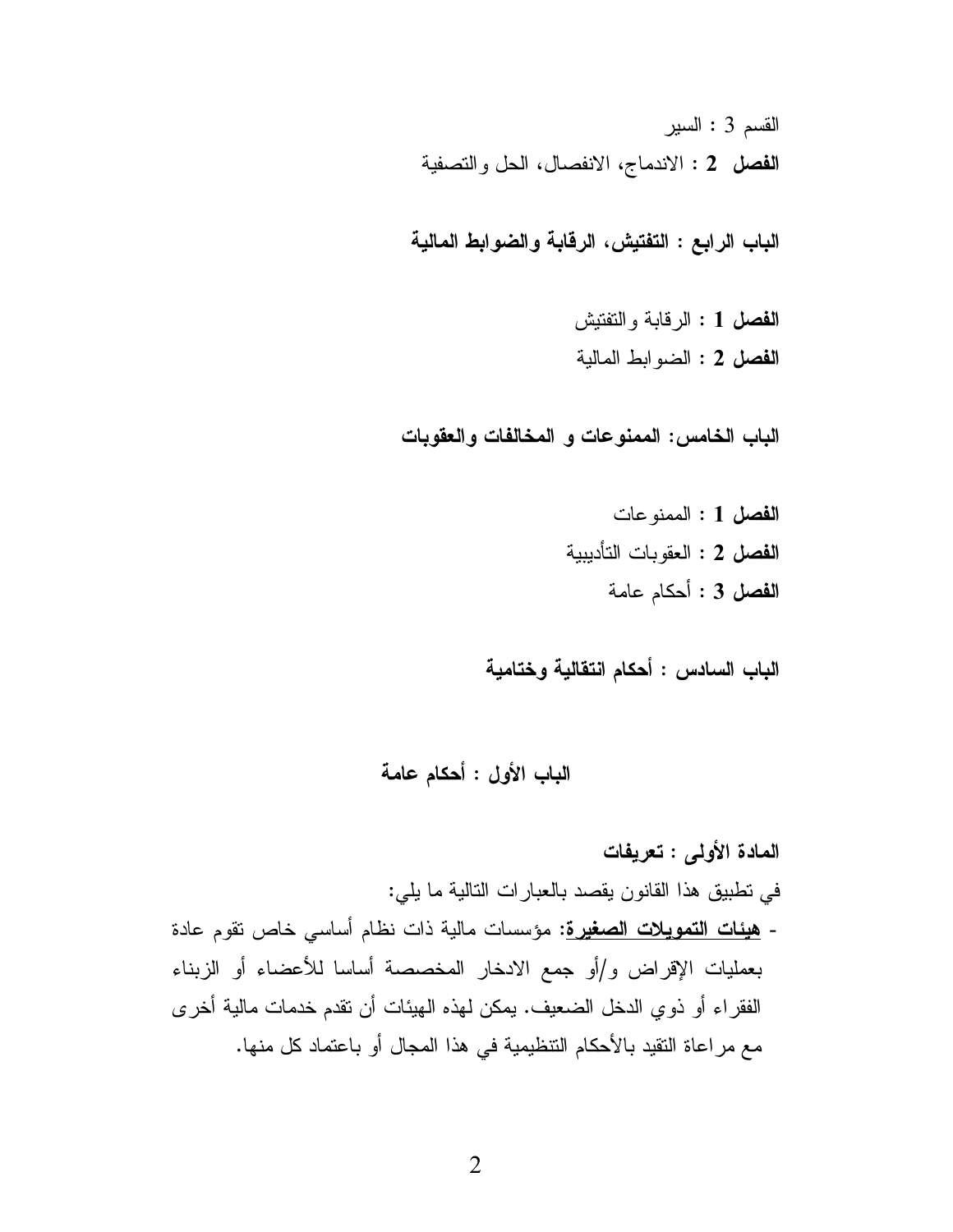- ه**ياكل التمثيل :** اتحادات أو فيدر اليات هيئات التمويلات الصـغير ة طبقا لـهذا القانون.
	- المُهِيئة : هيئات النَّمويلات الصغيرة و هياكل النَّمثيل لديها
- العضو: أي شخص بشارك بما لا يقل عن حصة اجتماعية أو بجزء من رأس مال هيئة النمويلات الصغيرة من الفئة (أ) كما نتص عليها المادة 4 أدناه.
- <mark>الزيون:</mark> أي شخص مادي أو اعتباري يستفيد من خدمات هيئة للتمويلات الصغير ة من الفئة (ب) أو (ج) كما نتص عليها المادة 4 أدناه.
- <mark>التعاونيات المالية</mark>: شركات الأشخاص ذات رأس المال المتغير التي تقوم بعمليات مالية تخدم الأعضاء في إطار هذا القانون.

شبكة: مجموعة الهيأت المعتمدة في الفئة "أ" والتي قررت النكتل سعيا إلى اعتماد التنظيم وقواعد مشتركة للتسبير. ويجب على كل شبكة أن تتوفر على هيكل للتمثيل مكون على غرار أحد الأشكال التالية:

[)الإتحاد: هيئة ناجمة عن تكتل هيئة أو أكثر من هيآت التمو يلات الصـغير ة التبعة لفئة "أ".

2)الفدر الية: هيئة ناجمة عن تكتل اتحادين فأكثر .

المعادة 2 : يطبق هذا القانون على هيئات التمويلات الصغيرة التي تمارس نشاطها على نراب الجمهورية الإسلامية المورينانية وكذلك على هياكل تمثيلها.

المعادة 3 : السلطة الوصية على هيئات التمويلات الصغيرة هي البنك المركزي الموريتاني ويطلق عليها في ما يلي اسم "البنك المركزي".

**المادة 4 :** نتقسم هيئات التمويلات الصغيرة إلى ثلاث فئات، ويجب أن نتخذ حسب الحالة، الأشكال القانو نية المشار ِ إليها أدناه.

1. الفئة (أ) : الهيئات التي لا نتوخى الربح وذات الطابع التعاضدي التي توفر خدمات ادخار و/أو قروض محدودة للأعضاء. يجب أن نكون على شكل جمعيات لا نتوخى الربح أو تعاونيات مالية.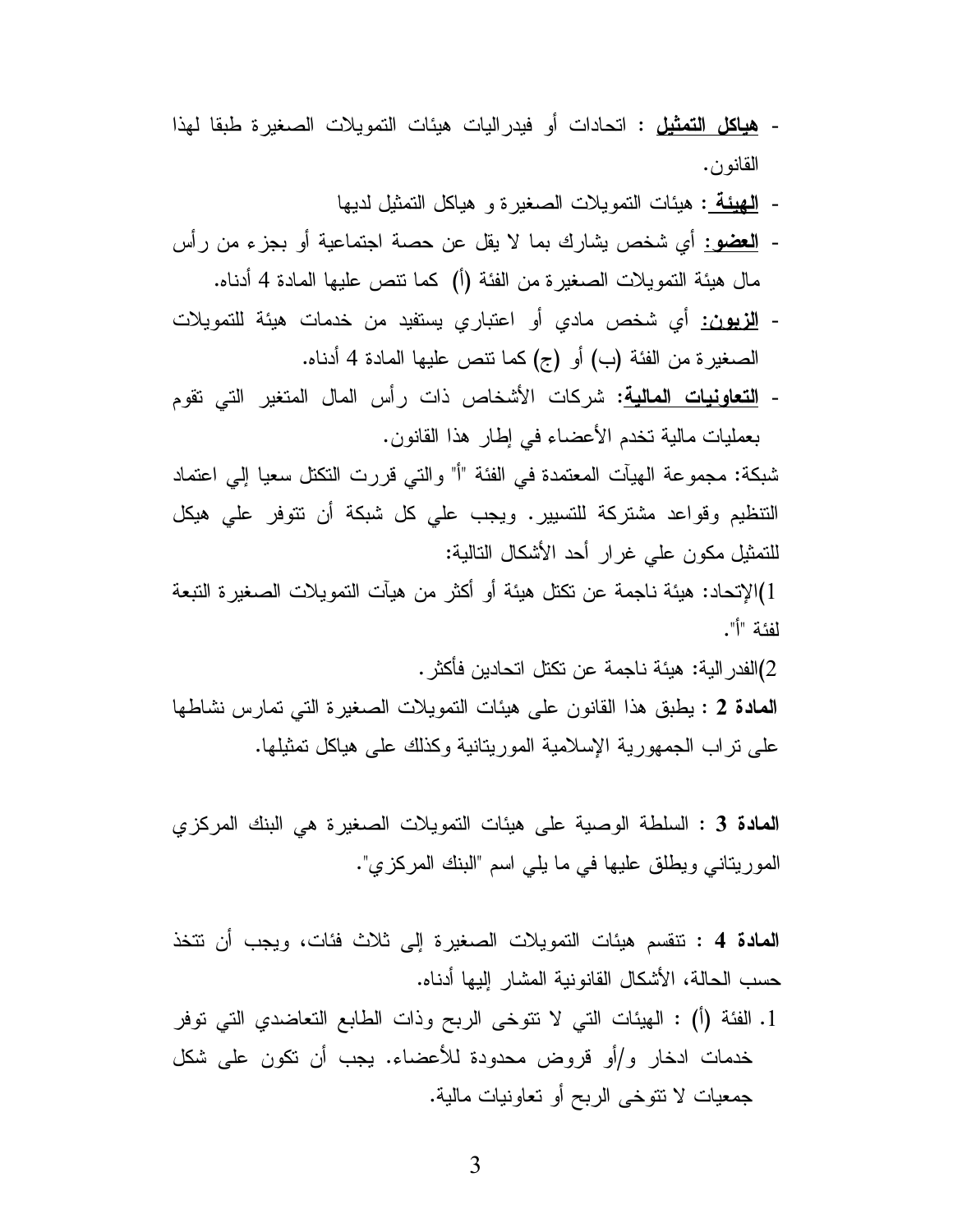- 2. الفئة (ب) : هيئات التمويلات الصغيرة المكونة على شكل شركات مساهمة توفير خدمات قرض / أو ادخار للجمهور.
- 3. الفئة (ج): البرامج والمشاريع والجمعيات النتموية وكذلك الوحدات المكرسة لنشاط التمويلات الصغيرة داخلها والتى نقدم خدمات إقراض لكنها لا تجمع المدخر ات باستثناء ودائع الضمان.

–الإيداعات التي تشكل شرطا مسبقا للإعتماد و المحفوظة في حساب مكر س لهذا الغرض لغاية إنجاز عملية النمويل. المعادة 5 : يجوز لمهيئات التمويلات الصغيرة من الفئة (أ) أن تمارس نشاطها إما

–إبداعات الضمانات

بصفة مستقلة أو داخل شبكة.

**المادة 6 : ف**ي غياب هيكل التمثيل، يجوز للبنك المركزي أن يعين بالتشاور مع الهيئة المعنية جهازا يقوم مؤقتا بهذا الدور .

**المادة 7:** يجب أن يتشكل هيكل التمثيل على شكل تعاونية مالية أو تجمع ذي نفع اقتصـادي أو شركـة مساهمـة.

يجب أن يكون رأس المال وحقوق التصويت في هيكل التمثيل بنسبة لا تقل عن 65% في حوزة هيئات التمويلات الصغيرة المنتمية للشبكة أو الاتحادات عندما بتعلق الأمر بالفبدر البة.

يجب أن يضطلع هيكل التمثيل لحساب أعضاء الشبكة بالصلاحيات والخدمات التالىة:

- النَّمثيل لدى الغير وخاصة هيئات الوصابة والرقابة كذا كافة شركاء الشبكة؛
- تحديد ووضع الإجراءات الضرورية لضمان انسجام الشبكة وضمان توازنها المالي و خاصبة النقيد بضو ابط الحيطة من قبل الهيئات المنتمية.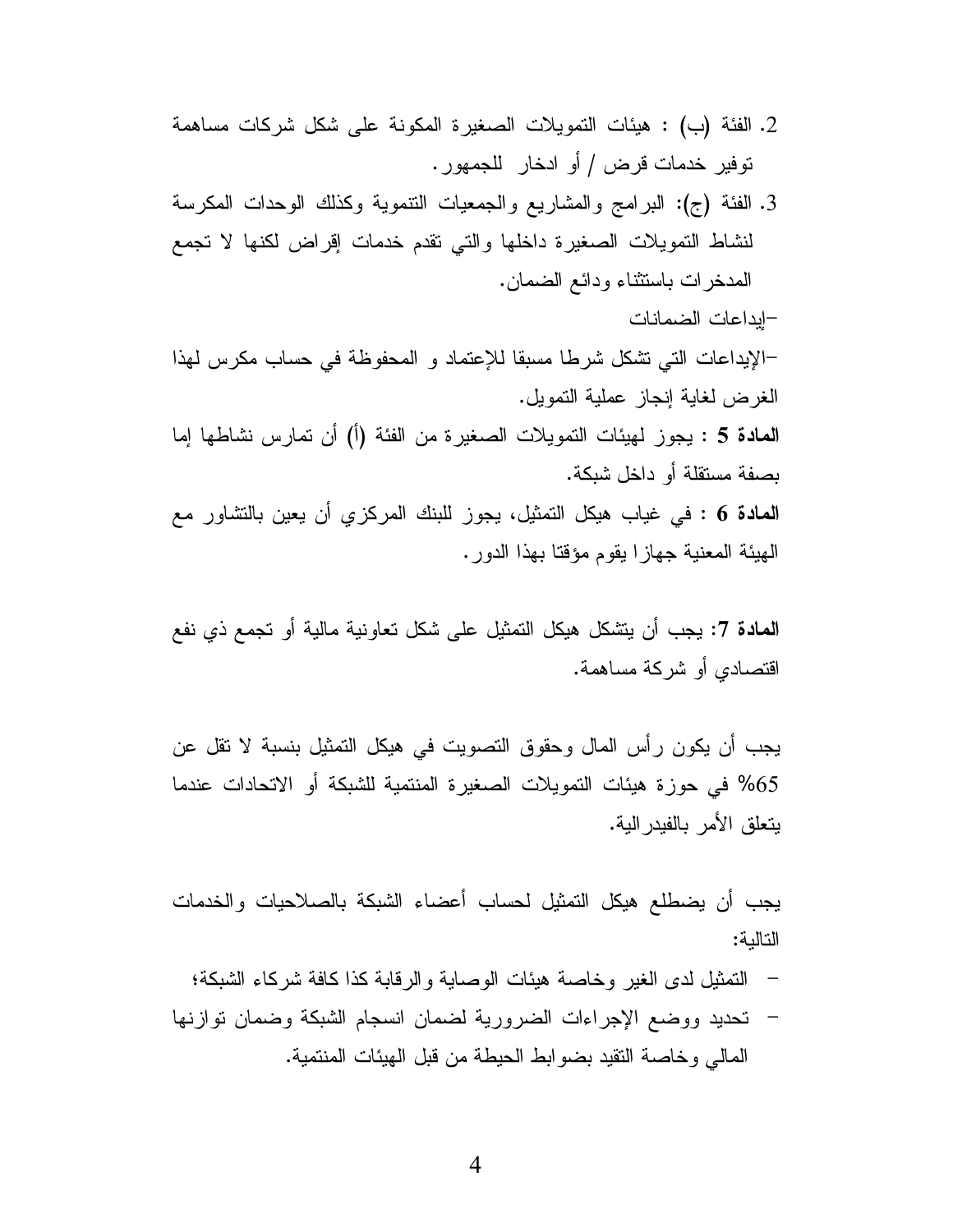- ممارسة السلطة التأديبية وتطبيق إجراءات التصحيح المعتمدة والعقوبات المالية على الهيئات المنتمية.
- تحديد الضوابط والإجراءات المحاسبية الخاصة مع مراعاة الخطة المحاسبية للمهنة ومتطلبات سلطة الرقابة.
- إعداد الو ثائق المحاسبية المدعَّمة و الكشوف الأخر ي التي أقرَّتها سلطة التفتيش
- نتظيم التضامن المالي بين هيئات التمويلات الصغيرة في حدود التوازن المالي العام للشبكة.
	- وضع نظام للرقابة الداخلية للشبكة وفقا لمنطلبات سلطة الإشراف
- الدعم الفني للهيئات المنتمية وخاصة في مجال التنظيم والسير والمحاسبة و النكوين و التثقيف.
	- تحديد شروط انتساب وفصل أو انسحاب الهيئات المنتمية.

المعادة 8 : نتمتع أي هيئة تخضع لهذا القانون بحقوق العضوية الكاملة في الجمعية المهنية لهيئات التمويلات الصغيرة التي يجب أن يصادق البنك المركزي على نظامها الأساسى. يتمثِّل الهدف الأساسي للجمعية المهنية لهيئات التمويلات الصغيرة فيما يلي : – تمثيل المصالح الجماعية للمهنة والدفاع عنها – انجاز المهام والخدمات المفيدة للمهنة.

يمكن للبنك المركز ٍي أن يستشير ِها في كل أمرٍ يهم المهنة كما يمكنها أن تحيل إليه اقتر احات في هذا المجال. يجوز لمها النقاضي إذا رأت أن مصالح المهنة مهددة وخاصة عندما نثار شبهة حول عضو أو أكثر من أعضائها. يمكن للبنك المركزي، بناء على طلب من الجمعية المهنية لهيئات التمويلات الصغيرة، أن ينشئ و/أو يقوم بتسيير أي خدمة ذات اهتمام مشترك لصالح الجمعية أو المهنة في الحدود التي ينص عليها النظام الأساسي للبنك المركزي.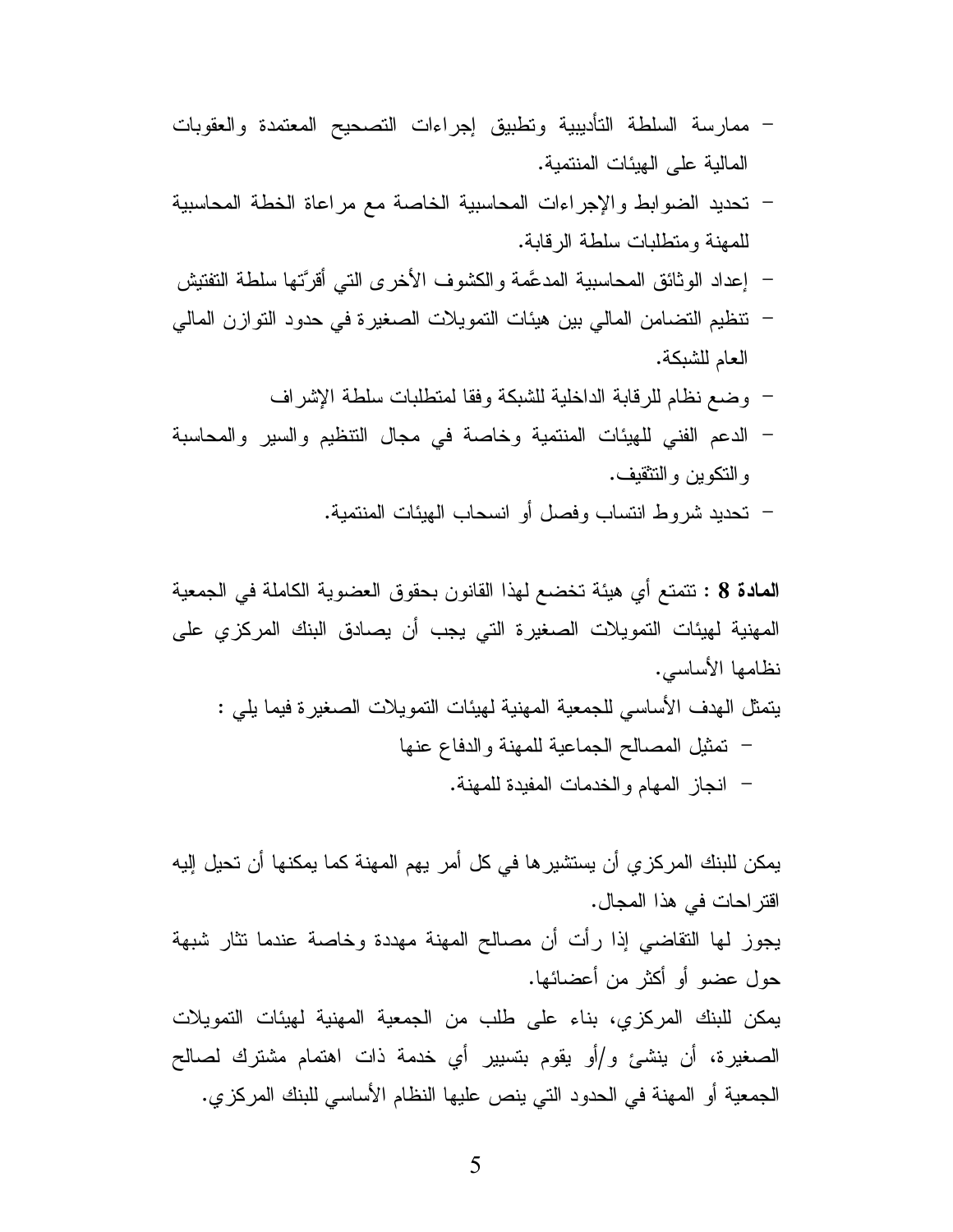### الباب الثاني : العمليات المرخصة و الاعتمادات و التسجيل

**المادة 9 :** يجوز لميئات التمويلات الصغيرة، وفقا لاعتمادها وتسجيلات كل منها، أن نقوم بعمليات جمع مدخرات ومنح القروض والاستثمار أو العلميات الأخرى ذات الصلة بنشاطها وفقا لأحكام هذا الفصل.

المعادة 10 : بالنسبة للهيئات من الفئة (أ) يعتبر ادخارا أية أموال غير الحصص الاجتماعية أو المشاركات في رأس مال نشاركي وحقوق الانتساب المتحصل عليها من الهيئة لدى أعضائها مع حق التصرف بها في إطار نشاطها بشرط إعادتها بطلب من العضو المذكور أو حسب الصبغة المتفق عليها معه.

بالنسبة للهيئات من الفئة (ب) يتكون الادخار من الأموال المتحصل عليها من قبل الهيئة لدى الجمهور مع حق التصرف بها في إطار نشاطها بشرط إعادتها بطلب من المودع أو حسب الصيغة المتفق عليها معه.

ولا يجوز للهيئات من الفئة (ج) أن نقوم بجمع المدخرات باستثناء ودائع الضمان و المبالغ المنز وكة من قبل الزبناء للوفاء بالنز إمانهم.

يمكن للاتحادات والفيدر اليات جمع مدخر ات الهيئات المنتمية إليها.

**المادة 11** : يمكن للهيئات أن تستقبل موارد خارجية أخرى مع التقيد بأحكام أنظمتها الأساسية والنصوص المعمول بها.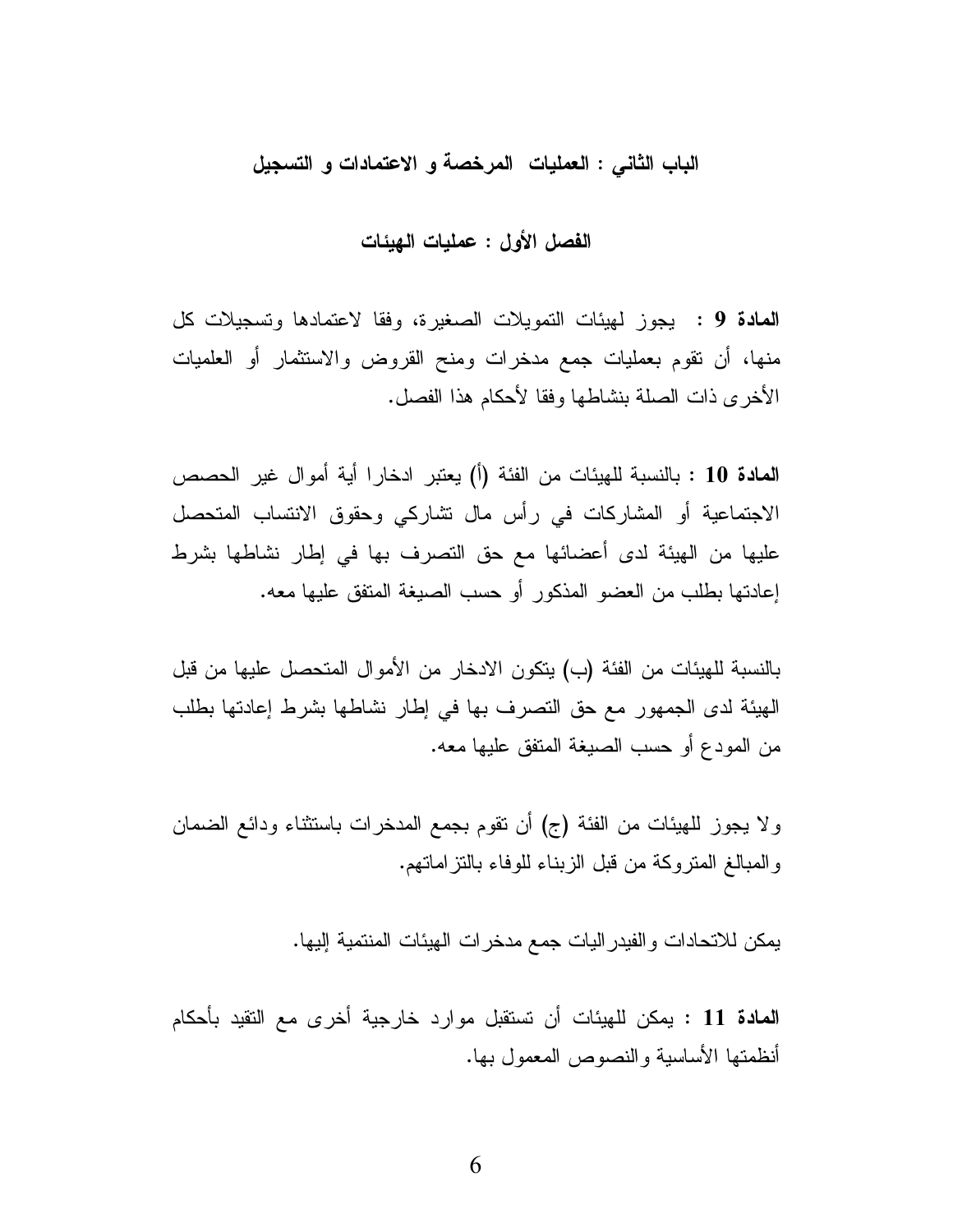و قد يتعلَّق الأمر أساسا بالإعانات والاقتراض والإضافات لرأس المال.

**المعادة 13** : تعتبر عمليات النمويل التي لا نلجأ إلى استخدام نسبة الفائدة ونطبق نظام اقتسام الأرباح والخسائر بمثابة عمليات إقراض.

المعادة 14 : يجوز للهيئات التي نتوفر على فائض من الموارد توظيفها لدى البنك المركزي، أو الدولة أو البنوك أو المؤسسات المالية أو لدى هيئات أخرى للتمويلات الصغيرة أو هياكل تمثيلها.

و نؤطر عمليات القرض بأمر صادر عن البنك المركزي. وستسد مستوي رأس المال وسقوف القروض و الأسعار بالفوائد الربوية و المعايير الاحتياطات المطبقة على كل فئة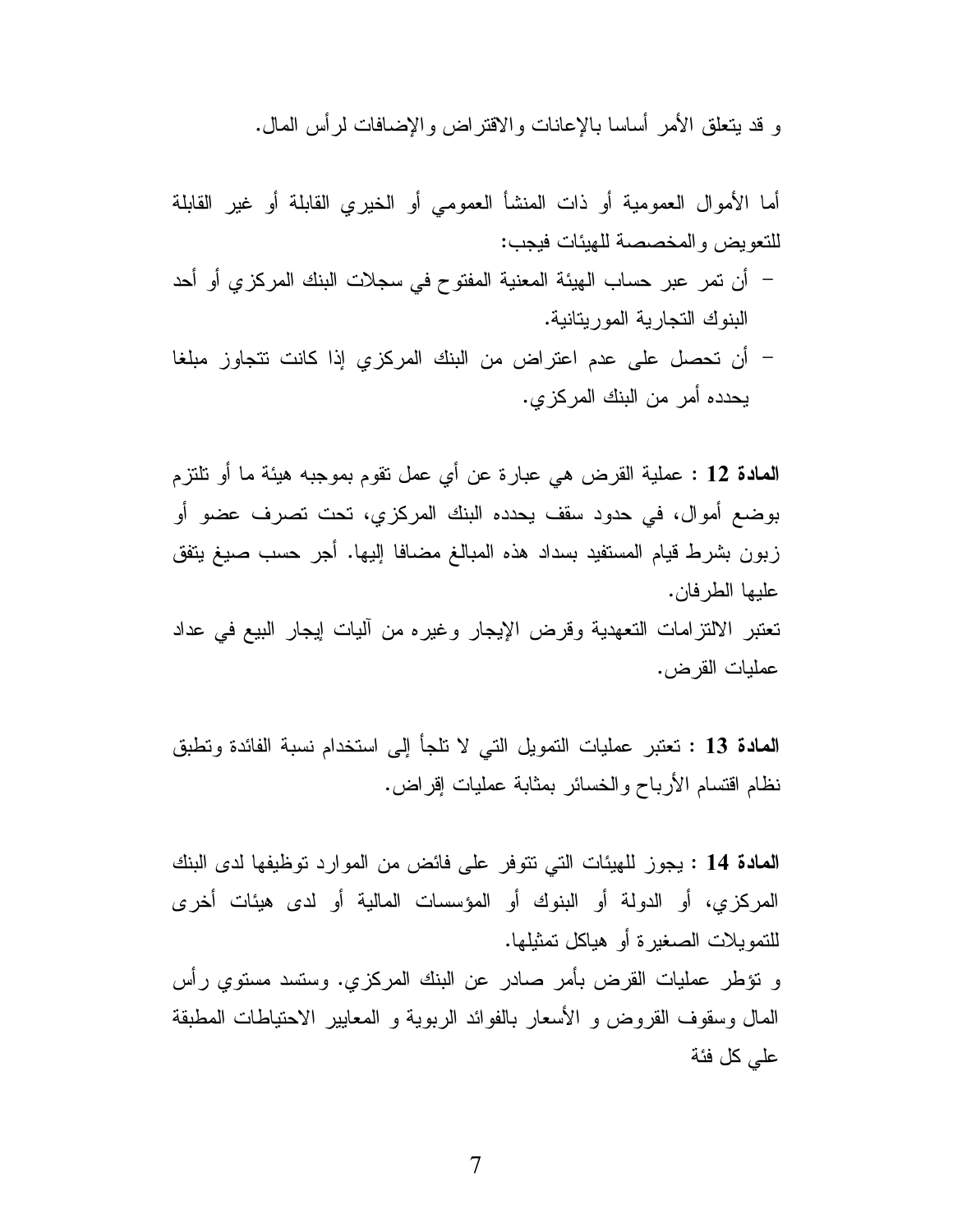المعادة 15: نتحصر في داخل موريتانيا العمليات التي تقوم بها المؤسسات بصفة وسيط. أما بالنسبة للعمليات مع الخارج فيجب على المؤسسات التي لم تحصل على ترخيص من البنك المركزي أن تلجأ بشأنها لخدمات بنك موريتاني.

المعادة 16: يرخص للهيئات من الفئة (أ) و (ب) وهياكل تمثيل الشبكات أن تقوم بتحويلات لصالح أعضائها أو زبناء البنوك أو هيئات التمويلات الصغيرة المعتمدة أو هياكل التمثيل.

ويمكنها بترخيص خاص من البنك المركزي تسيير وسائل للأداء الالكتروني ووضعها نحت نصرف الزبناء وإقامة شراكات مع أي مؤسسة بقصد نقديم هذه الخدمات على مسؤولية الهيئة.

**المادة 1**7 : يمكن أن يرخص للاتحادات والفيدراليات من قبل البنك المركزي بإنجاز عمليات إقراض مع الزبناء بمبالغ وشروط محددة في قرار الاعتماد.

المعادة 18 : يجوز لأي هيئة، شرط مراعاة النظم المعمول بها، إبرام انفاقات مع هيئات مماثلة ومنظمات أو مؤسسات مالية من اجل مساعدة أعضائها أو زبنائها في الحصول على سلع وخدمات يقدمها الغير في إطار أهدافها.

يمكنها الاكتتاب في عقود تأمين لتغطية الأخطار المتصلة بنشاطها والاكتتاب في أي تأمين لصـالـح أعضـائـها أو زبنـائـها بشكل فردي أو جماعـي فـي حدود الضوابط التـي بقر هاالبنك المركزي. ويمكنها عرض عقود نأمين علـي أعضـائها أو زبنـائها في ظل احتر ام نظم التأمين المعمول بها.

يجوز للهيئتين من الفئة (أ) و (ب) أن نتشئ عند الحاجة مؤسسات للخدمات للاستجابة لاحتياجات زبنائها أو أعضائها ولانجاز أهدافها. كما يمكنها أيضا القيام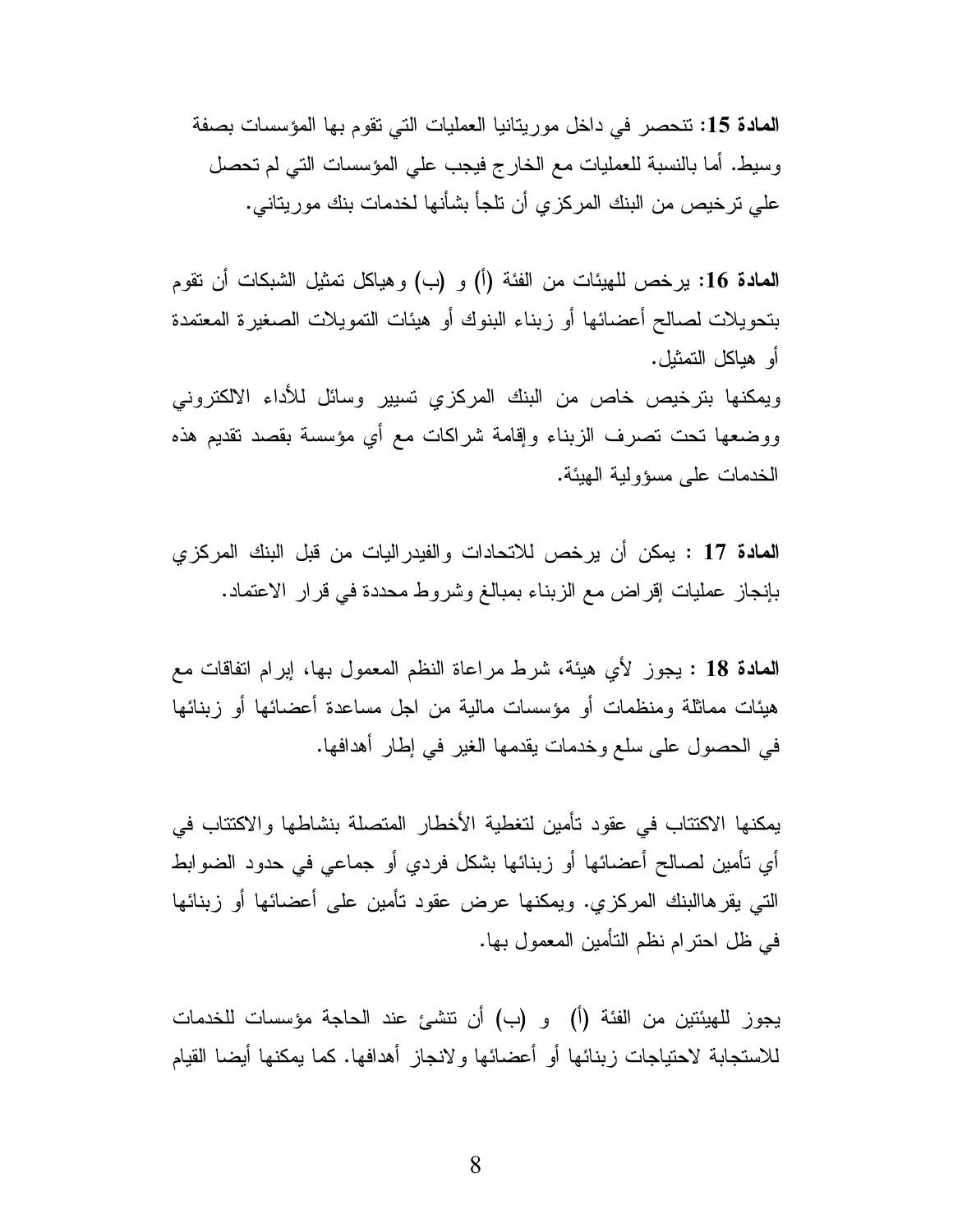بأي نشاط ثانوي تراه مفيدا لصالح أعضائها أو زبنائها بما في ذلك إيجار الخزنة والنكوين ويجب ان نكون هذه العمليات منطابقة مع النشاط الرئيسي للهيئة.

**المادة 19:** يمكن أن يحدد البنك المركز ي سقفا لشروط عمليات قرض الهيئات لأعضائها أو لزبنائها.

#### الفصل 2: الاعتماد و التسجيل

**المعادة 20 :** لا يجوز لأى هيئة كهيئات التمويلات الصغيرة أو هياكل التمثيل حسب مفهوم هذا القانون، أن نزاول نشاطها دون اعتمادها مسبقا من قبل البنك المركز ي أو تسجيلها لديه. بالنسبة للشبكات، يجوز منح الاعتماد على أساس جماعي للاتحاد أو الفيدرالية أو الهيئة التي تقوم مقامها حسب الإجراءات والشروط التي يحددها البنك المركزي.

كذلك لا يمكن لأي كان دون اعتماده مسبقا أو تسجيله أن يدعى صفة هيئة أو يستخدم في أي لغة العبارات المتعلقة بممارسة العمليات المشار إليها في المادة الأولى في نسميته أو هدفه الاجتماعي أو عنوانه أو إشهاره.

المعادة 21 : يوجه مباشرة، يدا بيد، طلب اعتماد الهيئة في الفئتين (أ) و (ب) أو بصفة هيئة تمثيل أو شبكة أو التسجيل في الفئة (ج) إلى إدارة الإشراف المصرفي والمالي في البنك المركزي.

يتثبت البنك المركزي من أن الملف يحتوي مجموع العناصر المطلوبة ويصدر وصلا بالإيداع.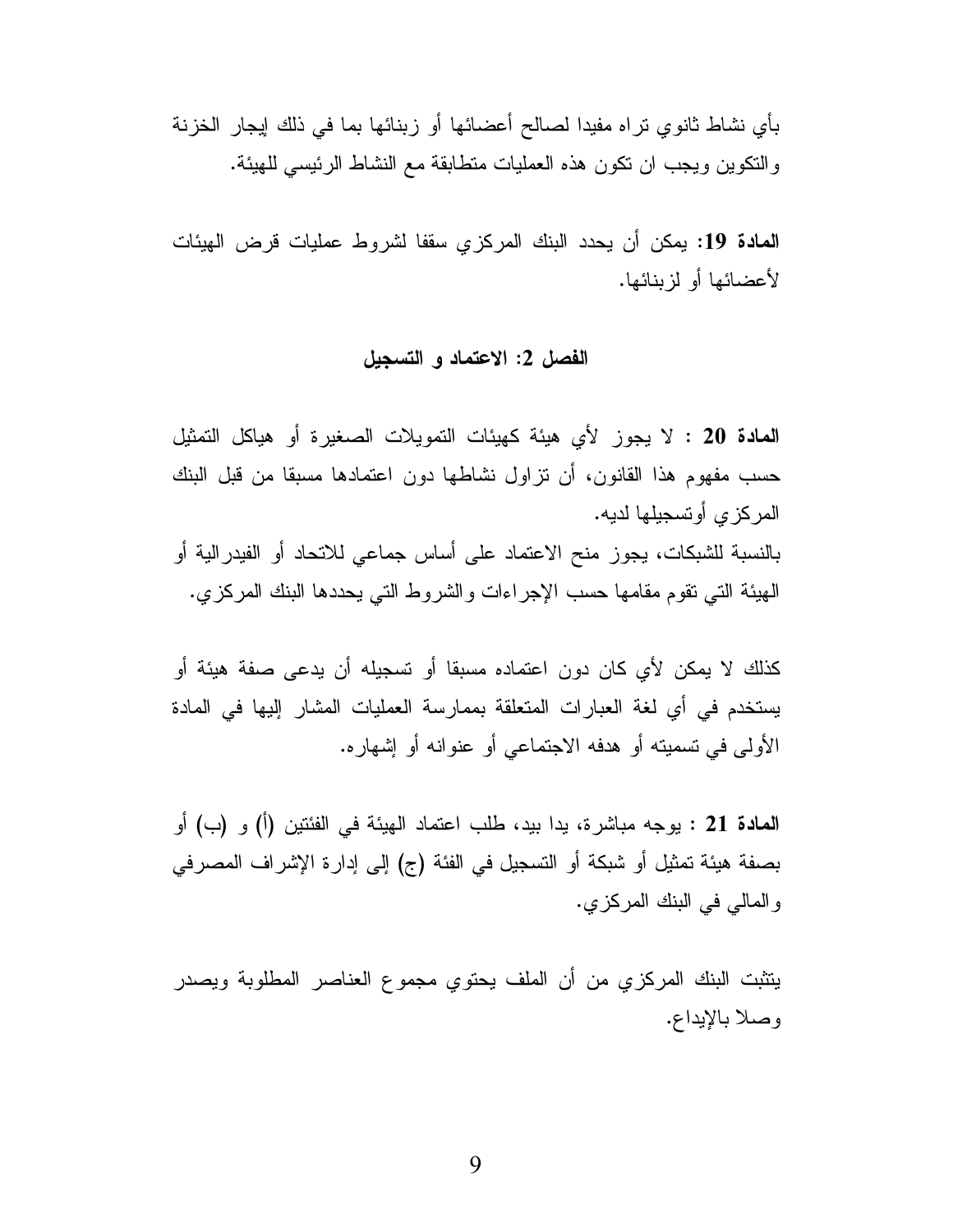بالنسبة لـهيئات التمويلات الصـغيرة من الفئة (أ) وهياكل تمثيلها والشبكات، يتوفر البنك المركزي على مهلة ثلاثة أشهر بعد نسليم وصل الإيداع للنطق بالاعتماد أو رفضه. يعني غياب الرد في الأجل المذكور الموافقة على الاعتماد.

بالنسبة لهيئات النمويلات الصغيرة من الفئة (ب) يتوفر البنك المركزي على مهلة ستة أشهر بعد تسليم وصل الإيداع للنطق بالاعتماد أو رفضه. يعني غياب الرد في الأجل المذكور الموافقة على الاعتماد.

لا نبدأ بالنسبة لهيآت الآجال المقررة بالنسبة لمختلف الفيآت بعد إبلاغ البنك المركزي لطلب إكمال البيانات؛ ويبدأ العد اعتبارا من استلام البيانات المسلمة مباشرة بدا بيد إلى إدارة الإشراف المصرفي والمالي في البنك المركزي من خلال وصل ايداع.

ينشر القرار المتضمن اعتماد أو نسجيل الهيئة، في الجريدة الرسمية ويوضح الفئة التبي نعود إليها الهيئة ويشير إلى العمليات التبي يرخص لها القيام بها.

**المعادة 22 :** يترتب على ممارسة أي عملية غير مشمولة في قرار الاعتماد إصدار ترخيص تكميلي من البنك المركزي تمشيا مع القدرات المالية والفنية و البشر بة الأكبدة للهبئة.

يخضع للترخيص المسبق من البنك المركزي، أي تغيير في شروط الاعتماد.

المعادة 23: يوضح أمر من البنك المركزي ما يلي: –شروط منح وسحب اعتماد الهيئات من الفئتين (أ) أو (ب) وهياكل التمثيل و الشبكات.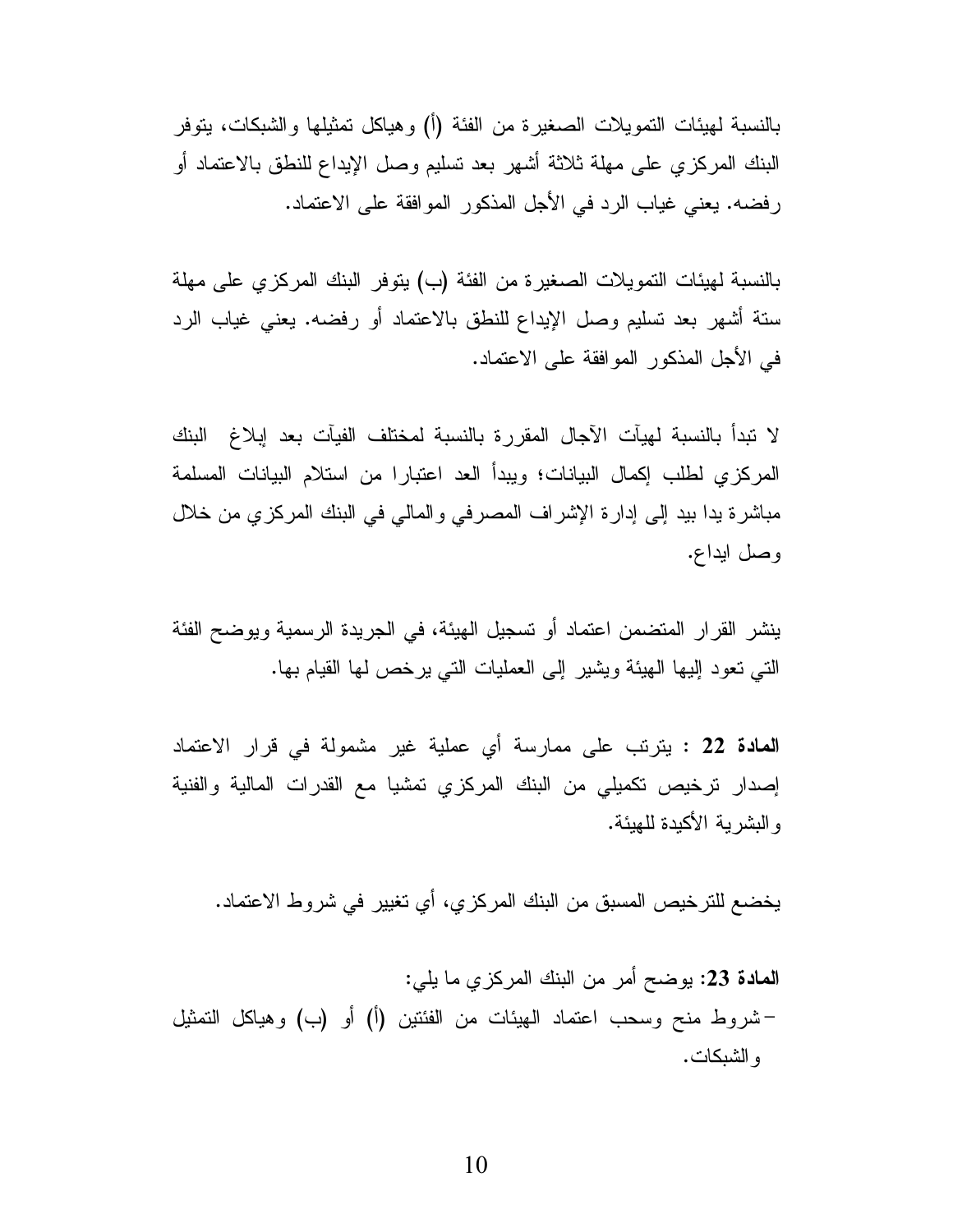ا**لمادة 24** : يخول البنك المركز ي بإجراء تحريات لدى الأشخاص الاعتباريين أو الماديين الذين نوجد قرينة قوية بأنهم يمارسون على سبيل الاحتراف العادي ودون ترخيص أو تسجيل عمليات مخصصة لهيئات التمويلات الصغيرة.

إذا أثبتت هذه التحريات الوقائع، فإن الشخص المعني يمكن أن يحال إلى محكمة مختصة من قبل البنك المركز ي.

### الباب الثالث: السير و الاندماج و الانفصال و الحل والتصفية

ا**لمادة 25** : مراعاة لأحكام هذا الباب، يمكن أن نوضح بأمر من البنك المركزي، القواعد الخاصية بالمراقبة المطبقة على كل فئة من هيئات التمويلات الصغيرة وعلى هياكل التمثيل عند الاقتضاء.

## الفصل 1 : تنظيم وسير التعاونيات المالية

# القسم 1 : أحكام عامة

المعادة 26 : تطبق أحكام هذا الفصل على هيئات التمويلات الصغيرة من الفئة (أ) التبي نتأسس علىي شكل تعاونية مالية وعلى الاتحادات والفيدراليات التبي نتأسس بنفس الشكل.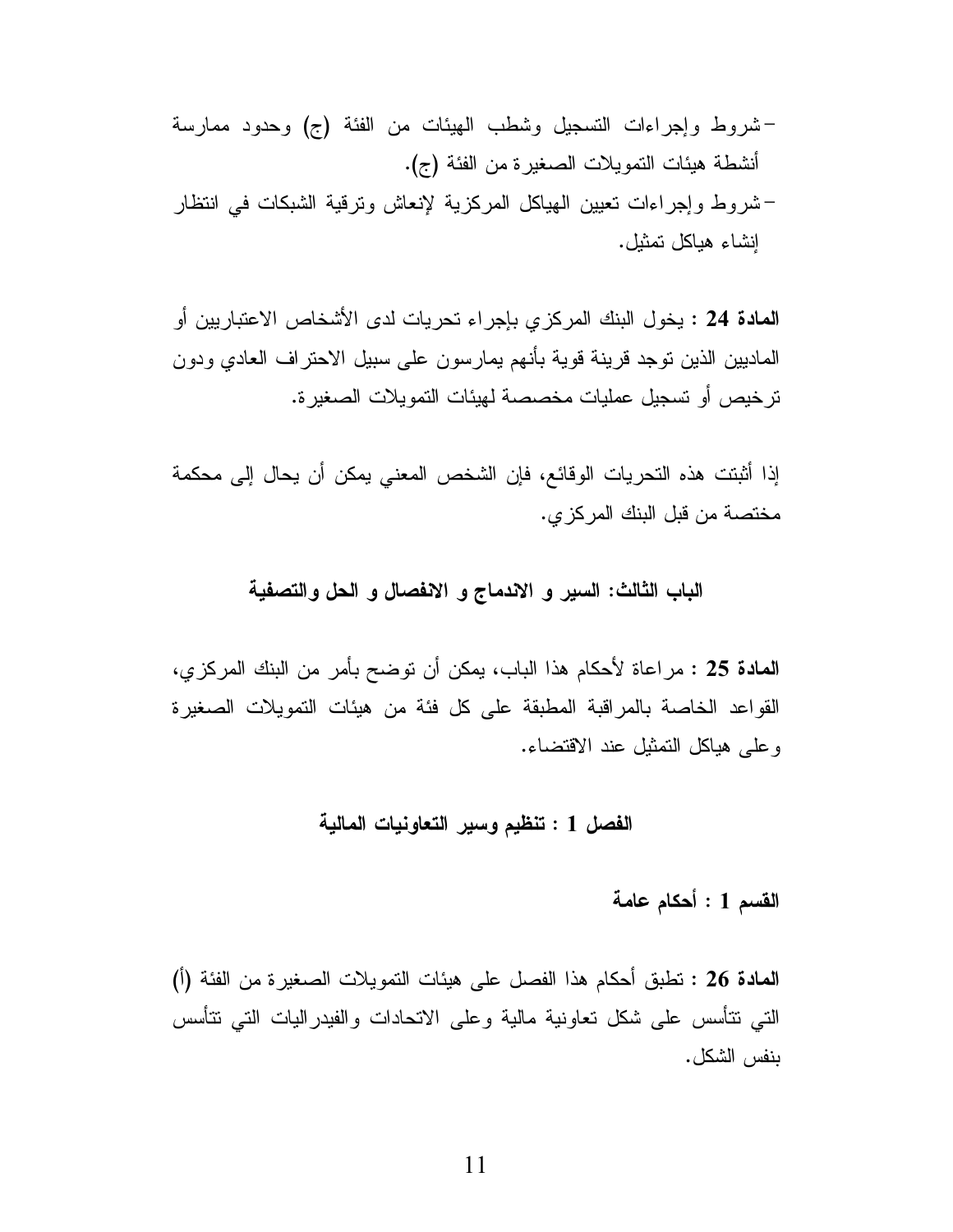لا ينطبق القانون رقم 171–67 حول النعاون ونصوص نطبيقه أو نعديله، على التعاونيات المالية.

- 4. التصويت بالوكالة لا يجوز إلا في حالات استثنائية وفي الحدود التي نتص عليها النصوص الداخلية للتعاونية.
	- 5. مكافأة الحصص الاجتماعية محدودة.
- 6. رصد احتياطي عام أمر إلزامي ولا يجوز اقتسام هذا الاحتياطي بين الأعضاء.
- 7. نعطي الأولوية للأنشطة التي نرمي إلى التثقيف الاقتصادي والاجتماعي لأعضباء النعاونية المالية.

ا**لمادة 28** : سيوضح أمر من البنك المركزي أي إجراء من شأنه تسهيل تشكيل وقيام وسير التعاونيات المالية ويشير الأمر كذلك إلى أليات وإجراءات الرقابة والنفتيش. ومن دون الحد من أبعاد ما سبق فان الأمر سبحدد:

- 1. شروط قابلية انتخاب واستقالة وتعليق أو فصل أعضاء الهيئات التعاونية المالية.
	- 2. دور هيئات التعاونية المالية وانساع وحدود وشروط ممارسة سلطاتها. 3. تشكلة و خصوصيات رأس مال المؤسسة.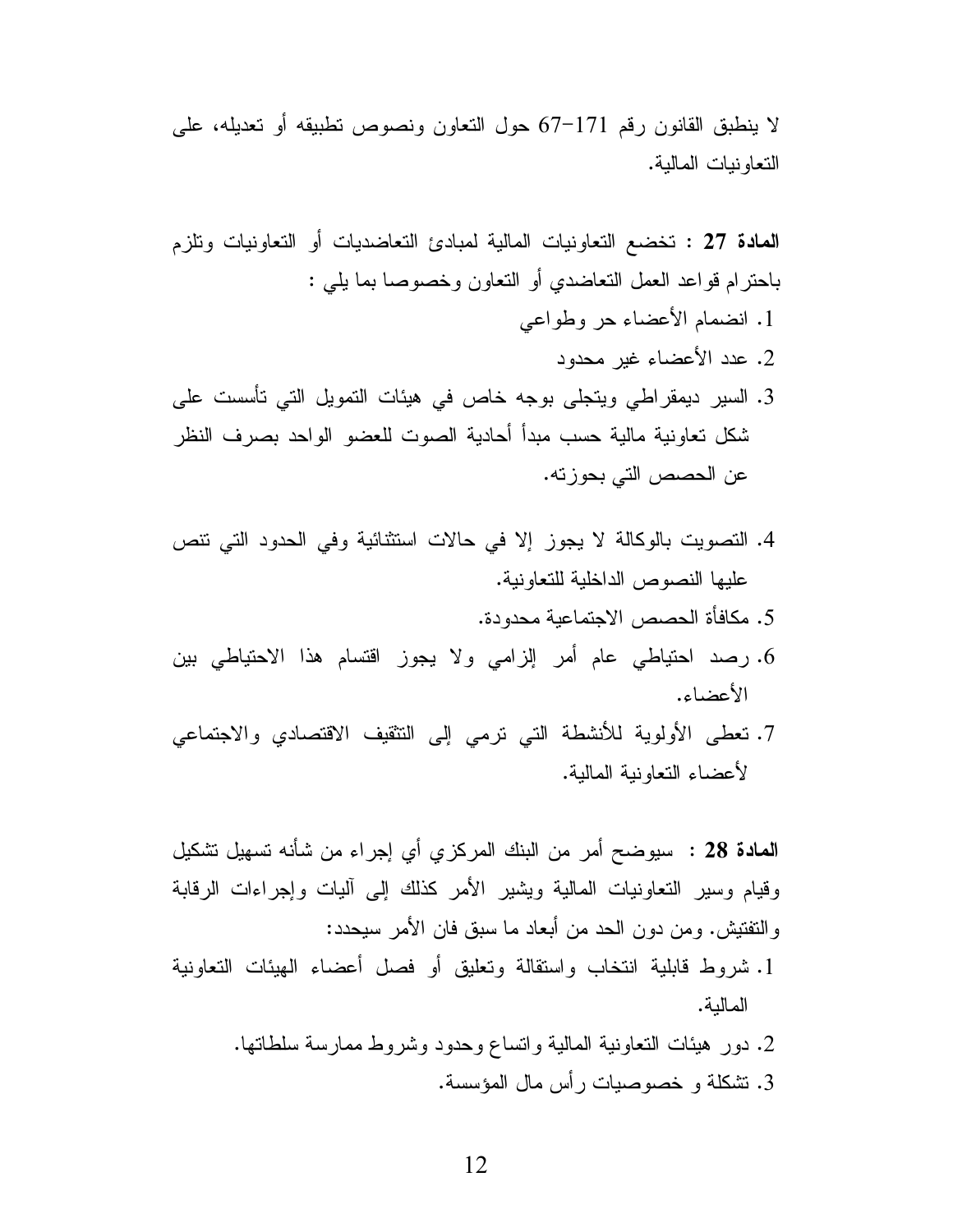### القسم 2 : التنظيم

المعادة 29 : مراعاة للأحكام الخاصة بهذا القانون ونصوص تطبيقه، تحدد الأنظمة الأساسية للتعاونية المالية بوجه خاص هدفها ومدتها والمقر الرئيسي وشروط الانتساب والتعليق والاستقالة أو إقصاء الأعضاء وطرق الإدارة و الر قابة.

ا**لمادة 30** : يجب أن تعد الأنظمة الأساسية في أربع ( 4 ) نسخ منها اثنتان نودع لدى كتابة الضبط بالمحكمة المختصة.

يخضع أي نعديل لاحق للأنظمة الأساسية والوثائق والمداولات التبي ينتج عنها بطلان أو حل التعاونية المالية أو التي نتظم التصفية، لإلزامية الإيداع لدى كتابة الضبط والنصريح الموجه إلى البنك المركزي في أجل لا يقل عن شهر واحد (1) اعتبار ا من تاريخ الجمعية التي أقرت هذه التعديلات.

**المادة 31 : فض**لا عن المؤسسين، يمكن أن ينتسب إلى التعاونية المالية أي أشخاص أخرون يتقاسمون رابطة مشتركة حسب مفهوم هذا القانون. يكتتب كل عضو حصنة واحدة على الأقل في المؤسسة.

المعادة 32: حسب مفهوم هذا القانون، تعني عبارة "رابطة مشتركة" نشابه المهنة، ورب العمل، ومحل الإقامة أو الانتماء أو الجمعية أو الهدف.

المعادة 33: يتربَّب على إستقالة العضو، أو فصله أو وفاته تصفية رصيد المستحقات والديون اتجاه التعاونية المالية.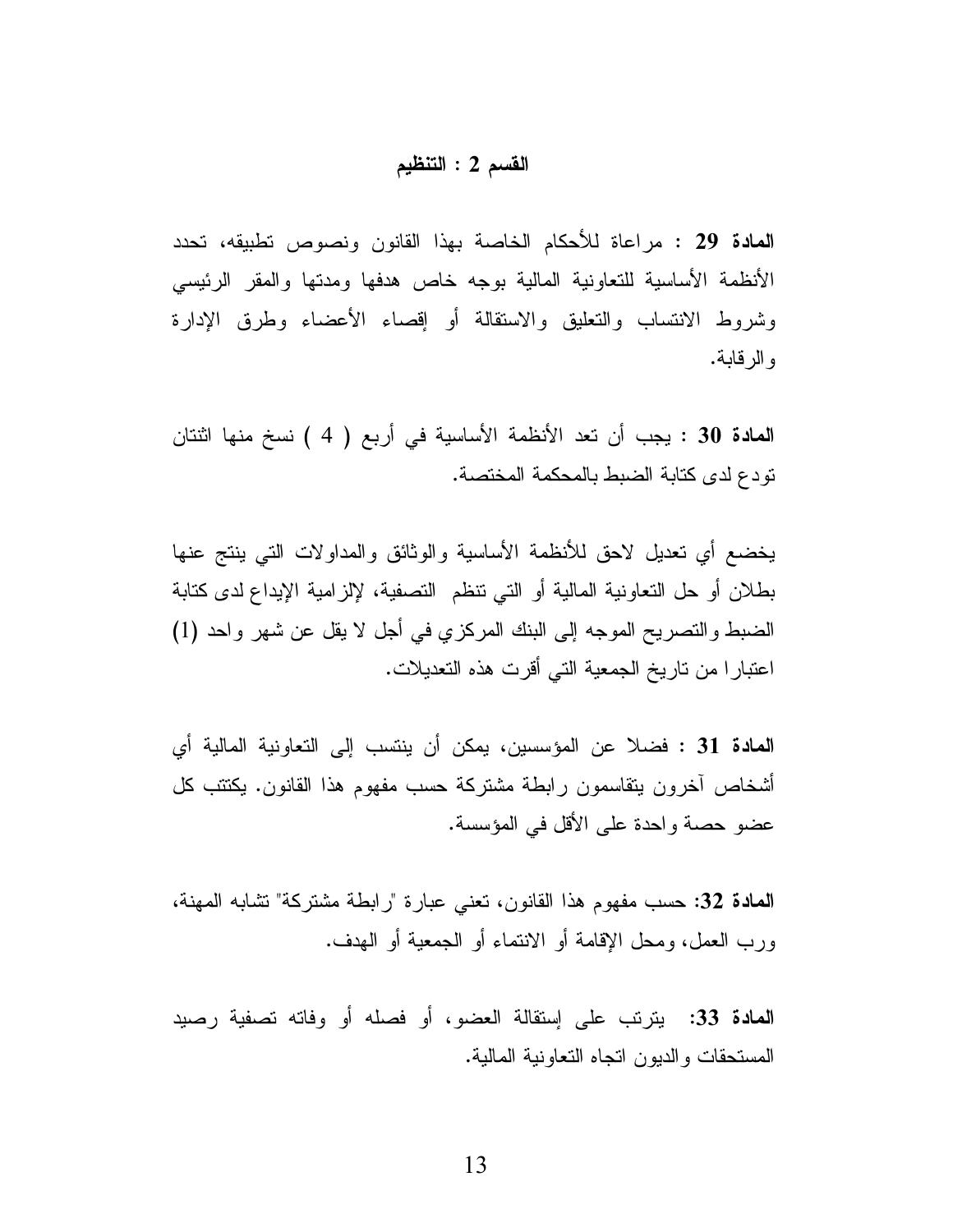بعد هذه التصفية، لا يعود العضو المستقيل أو المفصول أو ورثة العضو المتوفى بِنَّوفِرونِ علي أي حقٍّ اتَّجاه أملاك النَّعاونية المالية.

المعادة 34 : يتحمل الأعضاء المسؤولية المالية اتجاه الغير في حدود ما لا يقل عن قيمة حصصهم في المؤسسة. و مع ذلك فإن صاحب حق عضو متوفى يجوز له أن يسترد الحصص التي كان العضو يمتلك في الهيئة وذلك ضمن إطار انفاق بين مجموع أصحاب الحق و التعاونية المالية.

## القسم 3 : السير

**المعادة 35 :** تمارس وظائف التسيير والرقابة داخل التعاونية المالية الواحدة من طر ف أحهز ة مختلفة.

**المادة 36 :** تحدد سياسات التعاونية المالية من قبل الجمعية العامة أو مجلس الإدار ة بتفويض منها مر اعاة للصلاحيات الممنوحة لهياكل التمثيل في الشبكات.

المعادة 37 : يجب أن يرخص أي قرض لصالح قادة التعاونية المالية أو الأشخاص الذين من شأن مصـالحهم أو علاقاتهم مـع التعاونية المالية أو مـع الشبكة التي نتتمي إليها إن نؤثر على قرارات هذه الأخيرة، من قبل الجهاز المخول له لهذا الغرض بناء على قرار نتخذه الأغلبية المخولة المنصوص عليها في النظام الأساسي.

يعتبر بمثابة الهيئة الأشخاص الذين يمارسون وظائف قيادة أو إدارة أو رقابة أو تسيير في هذه الهيئة.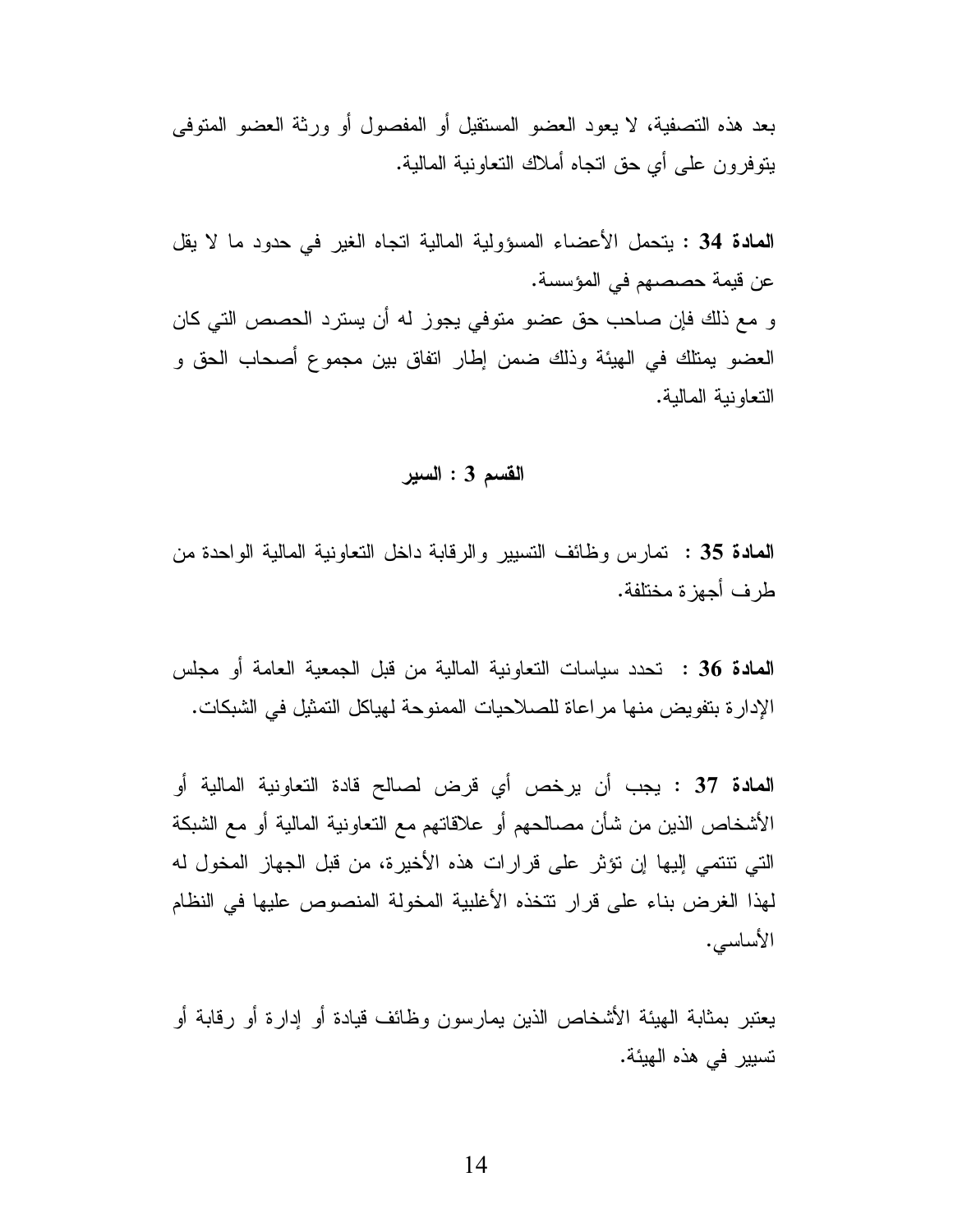#### الفصل 2 : الاندماج و الانفصال و الحل والتصفية

المعادة 38 : يجوز لمهيئتين أو أكثر من نفس المستوى و من نفس الفئة، التكتل أو الاندماج لتشكيل هيئة جديدة. يمكن للهيئة أن تتشطر إلى هيئتين أو أكثر . ستوضح شروط وإجراءات الاندماج أو الانفصال بأمر من البنك المركزي.

المعادة 39 : يمكن أن يكون حل الهيئة إراديا أو إجباريا. ويكون الحل إراديا إذا نقرر بأغلبية مخولة نتكون من ثلاثة أرباع الأعضاء أو المساهمين في اجتماع جمعبة عامة استثنائبة.

ويبلغ البنك المركزي بذلك بثمانية أيام على الأقل قبل اتخاذ القرار ويمكنه اتخاذ الإجراءات التحفظية بما في ذلك وضعها في حالة تصفية إجبارية عند الاقتضاء.

يكون الحل إجباريا إذا كان القرار صادرا عن البنك المركزي أو عن محكمة مختصة حسب الحالة.

ا**لمادة 40** : يؤدي قرار الحل إلى نصفية الهيئة. يعين مأمور نصفية أو أكثر من قبل الجمعية العامة الاستثنائية إذا كان الحل إراديا أو من قبل البنك المركزي أو المحكمة المختصة، حسب الحالة، إذا تعلق الأمر بحل إجبار ي.

ا**لمادة 41:** يمكن أن ينص قرار الحل على إشراك هياكل التمثيل في أداء عمليات نصفية الهيئات التي نتنمي إليها.

المعادة 42: يجوز للجمعية العامة لدى انتهاء التصفية وعند وجود فائض أن تخصصه لسداد حصص الهبئة للأعضاء أو المساهمبن.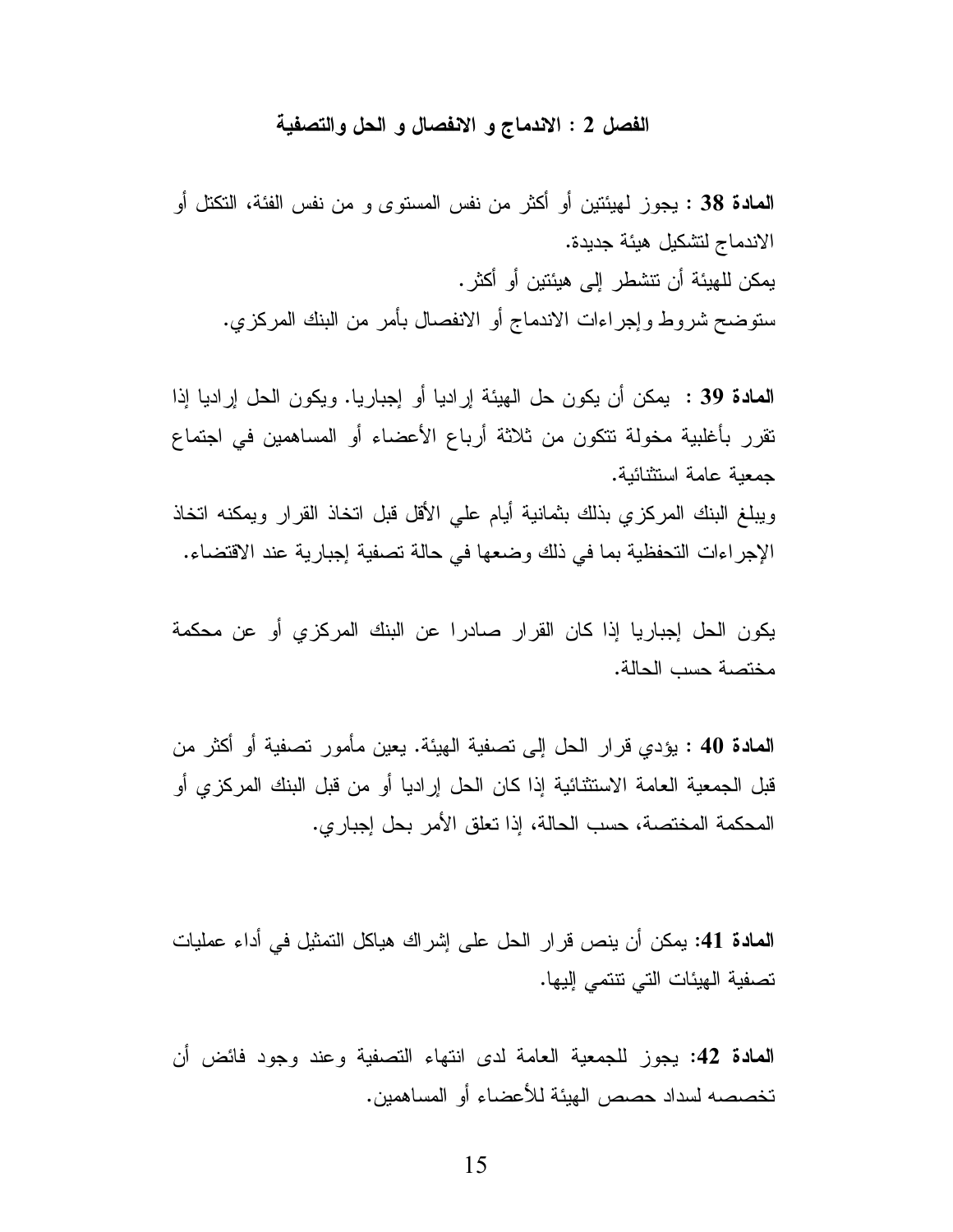يخصص الرصيد المنبقي بعد العملية، إن وجد، لهيئة أخرى أو لأعمال ذات نفع اجتماعي أو إنساني.

المعادة 43 : مراعاة للأحكام التي ينص عليها هذا القانون، تتم إجراءات التصفية و فقا للقو اعد المتعلقة بتصفية الشركات التجارية.

# الباب الرابع: التفتيش و الرقابة والمعايير المالية

#### الفصل 1 : التفتيش والرقابة

**المادة 44:** يقوم البنك المركزي بالرقابة الدائمة لهيئات النمويلات الصغيرة و هباكل التمثيل.

وفي إطار السلطة الموكلة إلى البنك المركزي بخول له ما يلي :

- 1. تحليل الوثائق والأوضاع والنقارير التبي تلزم هيئات التمويلات الصغيرة وهياكل النمثيل بإرسالها إليه حسب الشكل والجدول الزمنبي المطلوبين.
- 2. القيام بتفتيش ميداني مع سلطات غير محدودة في مجال التحري. ولإجراء هذه التحريات، يجوز للبنك المركزى اصطحاب ممثليه بفنيين يختارهم خارج مو ظفيه. و يمكنه كذلك تكليف أي جهاز ٍ بالقيام بمهمة تفتيش أو تدقيق لحسابه.

**المادة 45 : في حالة وجود اختلال خطير في السير الاعتيادي لهيئة تمويلات** صغيرة أو هيكل تمثيل، يحتفظ البنك المركزي بحق وضع الهيئة المعنية تحت إدار ة مؤقتة وفقا للنصوص المعمول بها في هذا المجال.

المعادة 46 : يجب على هيئات النمويلات الصغيرة وهياكل النمثيل إثبات وجود و حدة مكلفة بالر قابة الداخلية و التفتيش داخل تتظيمها.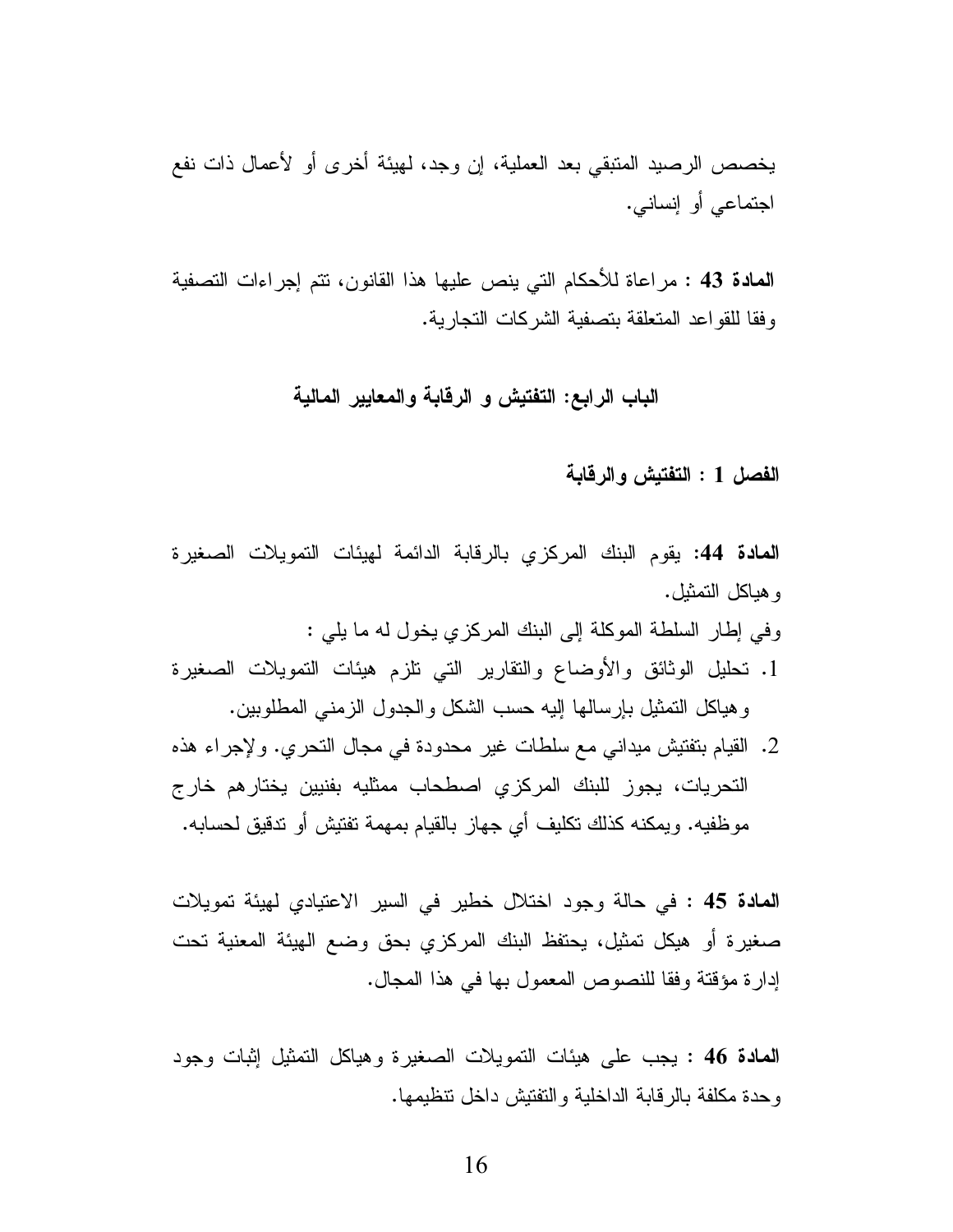**المادة 47 :** تلزم هياكل التمثيل والهيئات غير المنتمية بأن تصدق و/أو تدقق حساباتها وفقا للشروط التي ينص عليها أمر صادر عن البنك المركزي.

المعادة 48 : تكلف كل هيئة تمثيل بإجراء تفتيش المستندات والتفتيش الميداني لعمليات الهيئات المنتمية إليها. ولهذا الغرض يمكنها اعتماد أي دليل للإجراءات بشرط مطابقته للقواعد الصادرة في هذا المجال عن البنك المركزي. ونلزم بأن نقوم مرة واحدة في السنة على الأقل بتفتيش ميداني للهيئات المنتمية إليها.

المعادة 49 : نتناول الرقابة والتفتيش اللذين نتجزهما هياكل التمثيل جميع الأوجه المتعلقة بالتنظيم وسير هيئات النمويلات الصغيرة وهياكل النمثيل تمشيا مع النصوص القانونية والتنظيمية والأنظمة الأساسية واللوائح التي تخضع لمها. ويجب أن تسمح الرقابة بوجه خاص بتقييم : 1. السياسات والممارسات المالية

- 2. مصداقية المحاسبة
- 3. فعالبة الر قابة الداخلبة
- 4. جودة الموجودات وملاءمة الاحتياطات المرصودة
	- 5. السياسات و الممار سات التعاضدية أو التعاونية.

يحق للأشخاص المكلفين بالنفتيش و الر قابة، في إطار ٍ مهامهم أن يحصلو ا بناء على طلب منهم، على أية وثائق وبيانات ضرورية لوظائفهم. ولا يمكن الاحتجاج عليهم بسر المهنة.

**المعادة 50 :** يجوز للأجهزة المكلفة بالتفتيش والرقابة داخل هياكل التمثيل أو هبِئات النَّمويلات الصغيرة أن نلجأ إلى أي مساعدة فنية لأداء مهامها بفعالية. بِمكن قبول مشار كة وكلائها بِمبادر ة من القيادة في اجتماعات أجهز ة الهيئة.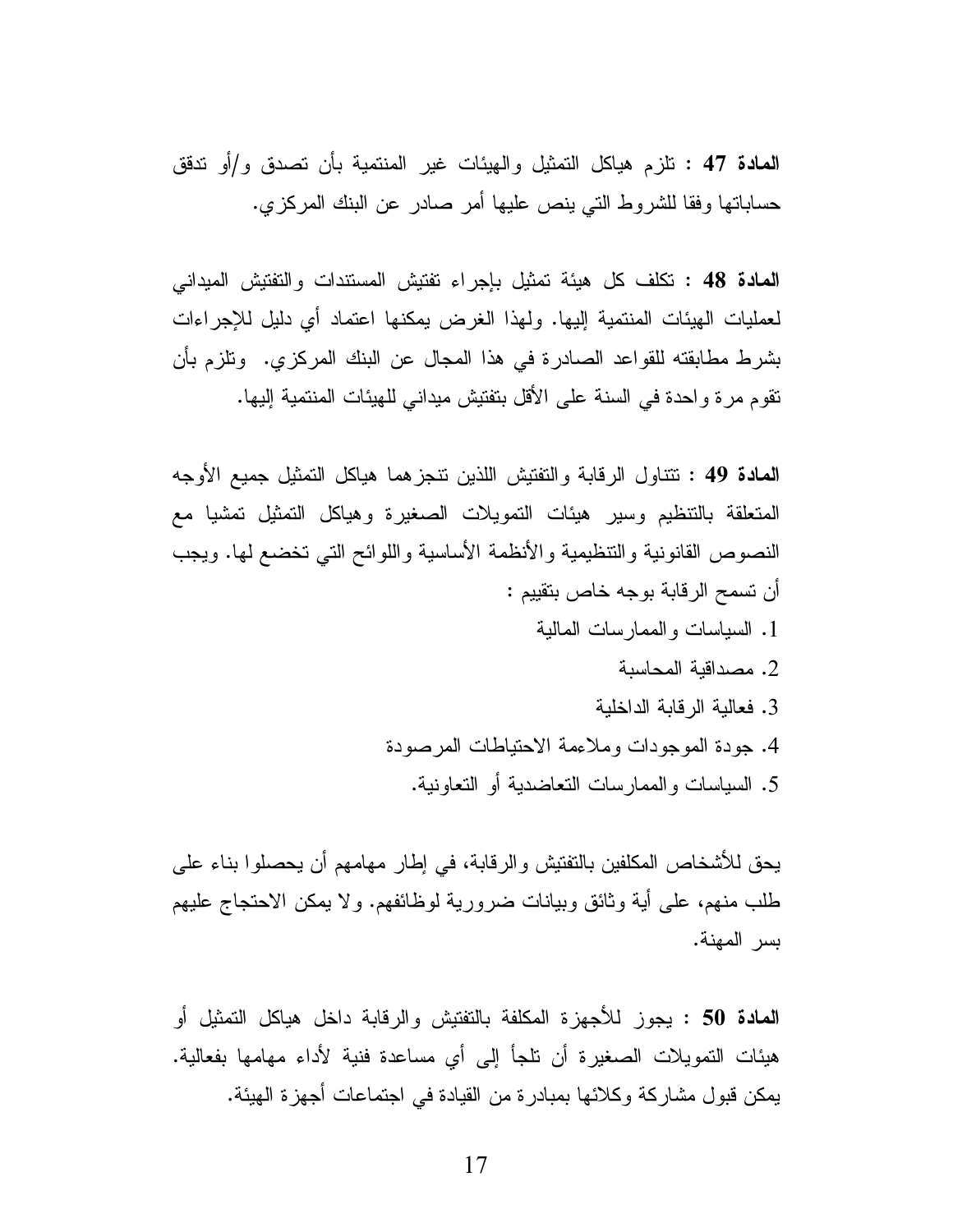المعادة 51 : تكون الاختلالات التي يلاحظها المدفقون ومفوضو الحسابات ومصالح نفتيش ورقابة الهيئات، موضوع نقرير مرفق بتوصيات، يوجه إلى مجلس إدارة الهيئة المعنية. تحال نسخة من هذا النقرير إلى البنك المركزي في أجل الثلاثين بوما (30) الموالية لإعداده.

**المادة 52 :** يمكن للفيدر الية أن تخول جزء من صلاحياتها في مجال الرقابة والتفتيش إلى الاتحادات الأعضاء.

**المعادة 53 :** يلزم أي شخص اطلع على بيانات أو معلومات أثناء رقابة أو تفتيش هيئة تمويلات صغيرة أو هيكل تمثيل بالنقيد بسر المهنة تحت طائلة الملاحقات التي ينص عليها القانون الجنائي. لا يمكن الاحتجاج بهذا السر لدى البنك المركزي والمدققين والمدققين الخارجيين المنصوص عليهم في المادة 48 من هذا القانون أثناء مزاولة مهامهم وكذلك لدى السلطة القضائية التي نبت في المجال الجنائي.

#### الفصل 2 : المعايير المالية

ا**لمادة 54 :** يحدد البنك المركزي بموجب أمر، القواعد المتعلقة بمعايير التسيير التي يجب على هيئات النمويلات الصغير ة و هياكل النمثيل أن نتقيد بها وذلك من أجل ضمان سيولتها وقدرتها على الوفاء وتحديد سقوف واقتسام المخاطر وتوازنها المالي واستمراريتها. ويمكنه أن يطلب منها كل بيانات أو مبررات يراها مفيدة لأداء مأموربته.

كما يحدد القواعد المتعلقة بما يلي: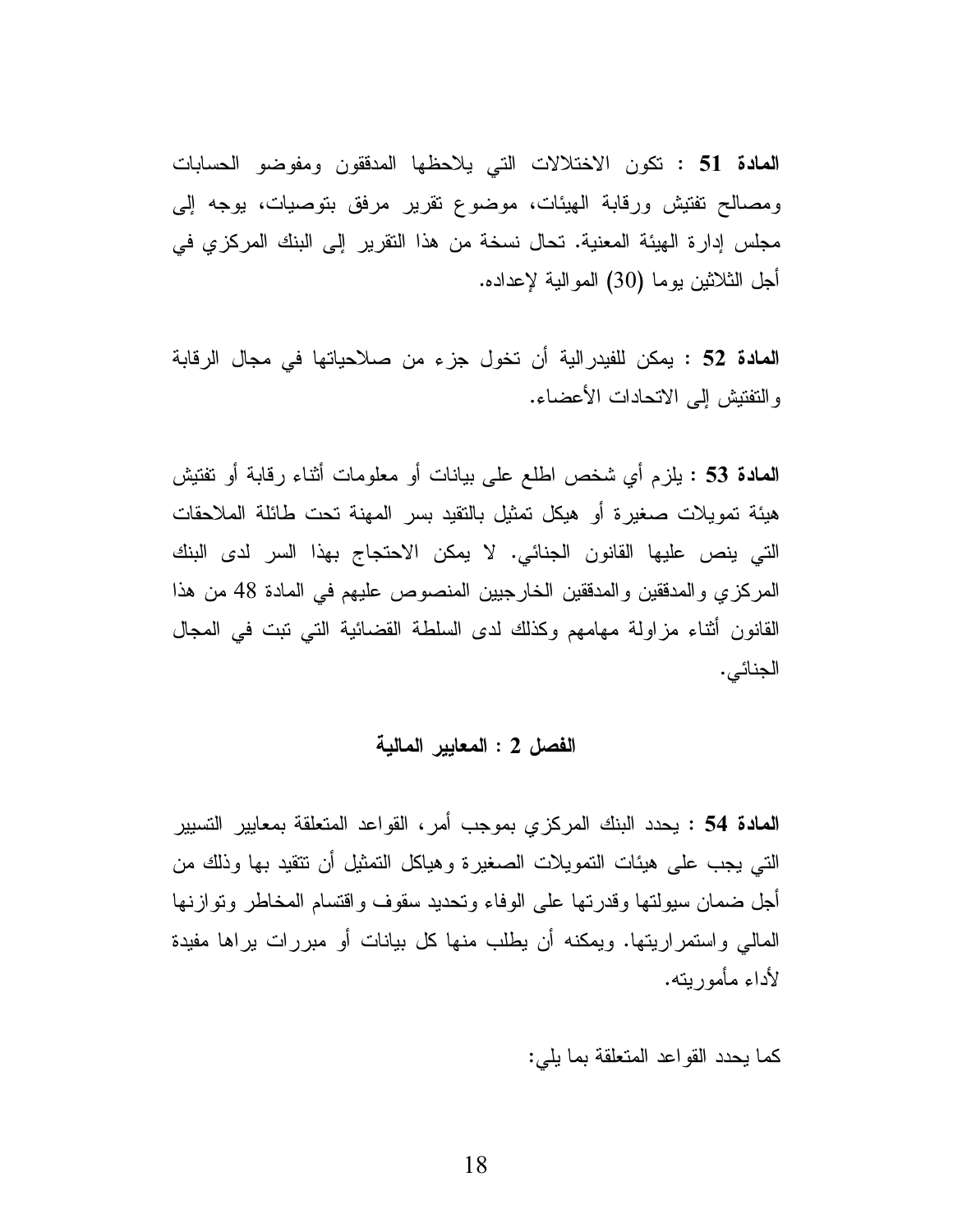الفصل الأول: الممنوعات

المعادة 55 : يمنع على أي كيان غير الهيئات الخاضعة لهذا القانون استخدام تسمية أو هدف اجتماعي أو شهرة أو بوجه عام أية عبارات تحمل على الاعتقاد بأنه معتمد أو مسجل بهذه الصفة أو تثير التباسا حول الموضوع.

المعادة 56 : يمنع على الهيئات إجراء عمليات غير نلك المسموح بها بموجب الاعتماد أو التسجيل الممنوح لها، أو إثارة التباس حول الموضوع.

**المعادة 57 :** تلزم الهيئات بأن ترفض أي تحويل أو تسبير أية أموال تشك أنها ذات صلة بأنشطة محظورة ، وبأن تبلغ البنك المركزي عن أية معلومات بشأن هذه الأموال .

**المادة 58 :** يمنع على الهيئات أن نوفر للأشخاص المشاركين في إداراتها وقيادتها وتسيير ها أو رقابتها أية ظروف انسب من نلك الممنوحة لباقي زينائها أو أعضائها.

المعادة 59 : لايمكن لأي كان أن يتمتع بعضوية مجلس الإدارة أو أي جهاز تسيير أو تفتيش في هيئة تمويلات صغيرة أو هيكل تمثيل أو جمعية مهنية لهيئات النمويلات الصغيرة إما مباشرة أو عن طريق الغير أو أن يتمتع بسلطة التوقيع لحسابها: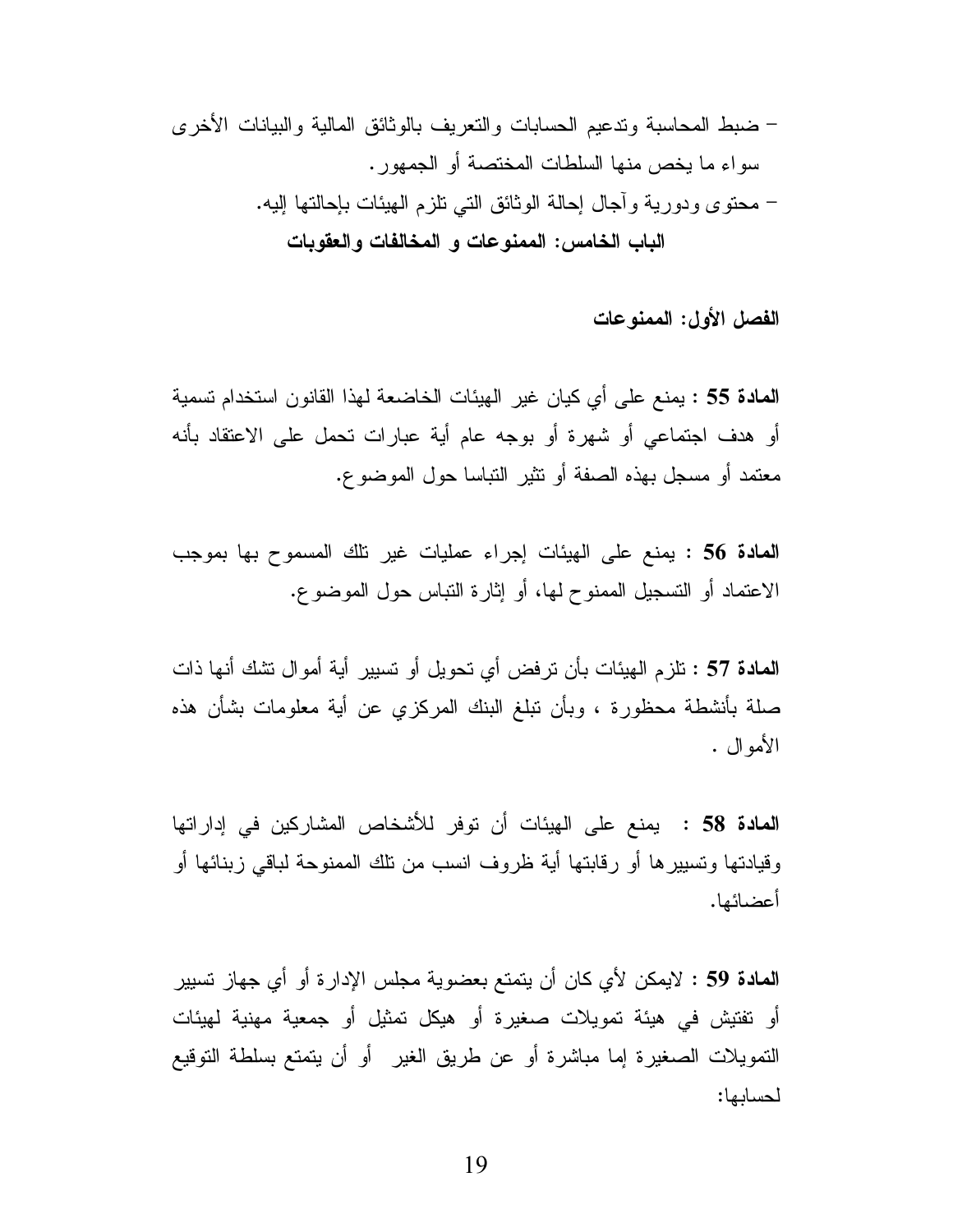- إذا كان قد تعرض لإدانة بسبب جريمة أو مساس بأمن أو سمعة الدولة أو محاولة أو تواطئ في هذه المخالفات.
- إذا كان قد تعرض لإدانة بسبب السرقة أو استغلال الثقة أو تعسف على الأملاك العامة أو النصب.
	- إذا كان قد أشهر الإفلاس دون رد الاعتبار إليه
- إذا كان قد أدين بوصفه مسيرا أو قائدا لشركة بموجب التشريع المتعلق بالإفلاس أو النفالس دون رد الاعتبار اليه
- إذا كان موضوع إجراء بالإقالة أو الشطب من وظائف وزارية أو وظيفة عون قضائے
- إذا كان مسجلا في قائمة أصحاب الديون المجمدة في النظام المصرفي والمالي حسب مفهوم نظم البنك المركزي.

## الفصل 2 : عقوبات تأديبية

**المادة 60 :** نتعلق العقوبات التي من شأنها أن نتخذ من طرف البنك المركزي ضد هيئات النمويلات الصغيرة وهياكل تمثيلها بسبب مخالفة النصوص النشريعية والتنظيمية المعمول بها دون المساس بالعقوبات الجنائية أو العقوبات الأخرى المطبقة بموجب النصوص المعمول بها، بما يلي : – الإنذار أو التحذير – غر امات يتم تحصيلها لصالح الخز انة العامة – تعليق بعض العمليات لمدة أقصاها ثلاثة أشهر – تعيين إدار ي مؤقت – الحظر المؤقت أو النهائي لبعض العمليات أو أية قيود أخرى في ممارسة المهنة – نعليق القائد مع أو بدون نعيين إداري مؤقت – سحب الاعتماد – وضع الهيئة في حالة تصفية.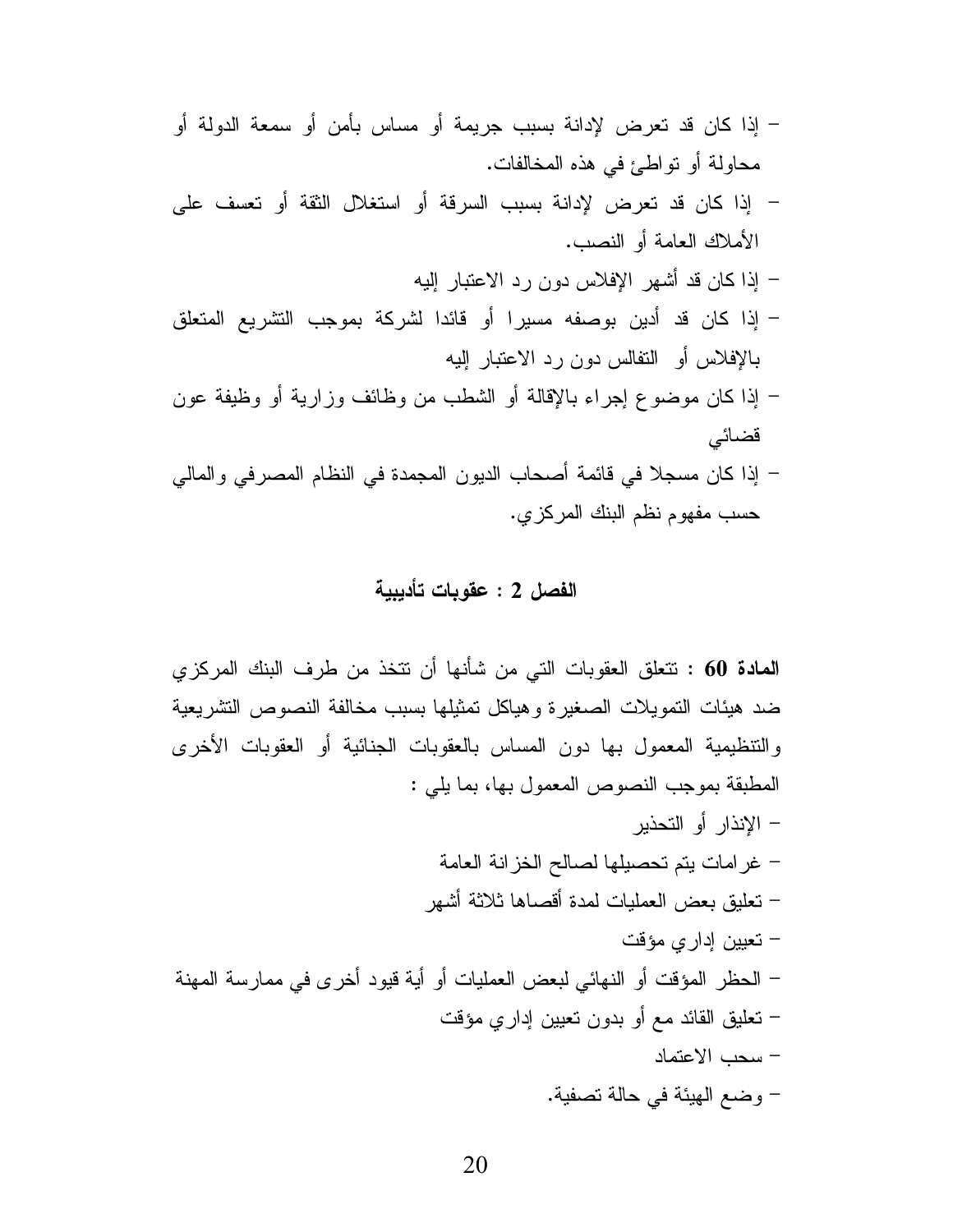نتخذ العقوبات المنصوص عليها في هذا القانون من طرف البنك المركزي وفقا لأحكام هذا القانون وللمعابير والضوابط والإجراءات التى تُسفَعَمٍّ لُم هَا أوامر صادرة عن البنك المركزي.

**المادة 61 :** الإنذار هو تحذير رسمي يشير إلى المدة التي يجب أثناءها على المِيئة أن تتقيد بالأحكام التشر يعية و التنظيمية.

المعادة 62 : دون المساس بالعقوبات الأخرى التي ينص عليها هذا القانون، تفرض الغرامات أو العقوبات النقدية على هيئات التمويلات الصغيرة أو هياكل تمثيلها وخاصة في الحالات التالية:

- خرق الممنوعات المنصوص عليها في هذا القانون أو في أحكام تشريعية أو تتظيمية أخر ي
	- تأخير إبلاغ وثيقة قانونية أو تتظيمية
- رفض نبليغ وثائق أو معلومات، أو إخفاء للمعلومات أو نبليغ معلومات مغلوطة عن قصد
- رفض النقيد بأمر صادر عن البنك المركزي أو رفض الخضوع لعمليات الرقابة والتدقيق
- عدم النقيد بقواعد الشفافية في مجال نسبة الفائدة والعمولات المقررة بالنسبة لمهيئات التمويلات الصغير ة بموجب أمر من البنك المركز ي.

يحدد مبلغ الغر امات و العقوبات النقدية بأمر ٍ من البنك المركز ي.

يبلغ البنك المركزى إلى الهيئة المعنية، العقوبة النقدية المطبقة عليها والأسباب النَّبِي نَبْرِرِها والأجلِّ الذي نطَّبق فيه الغرامات وهو أجل لا يقل عن ثمانية أيام تلى تاريخ إرسال التبليغ إلى الهيئة.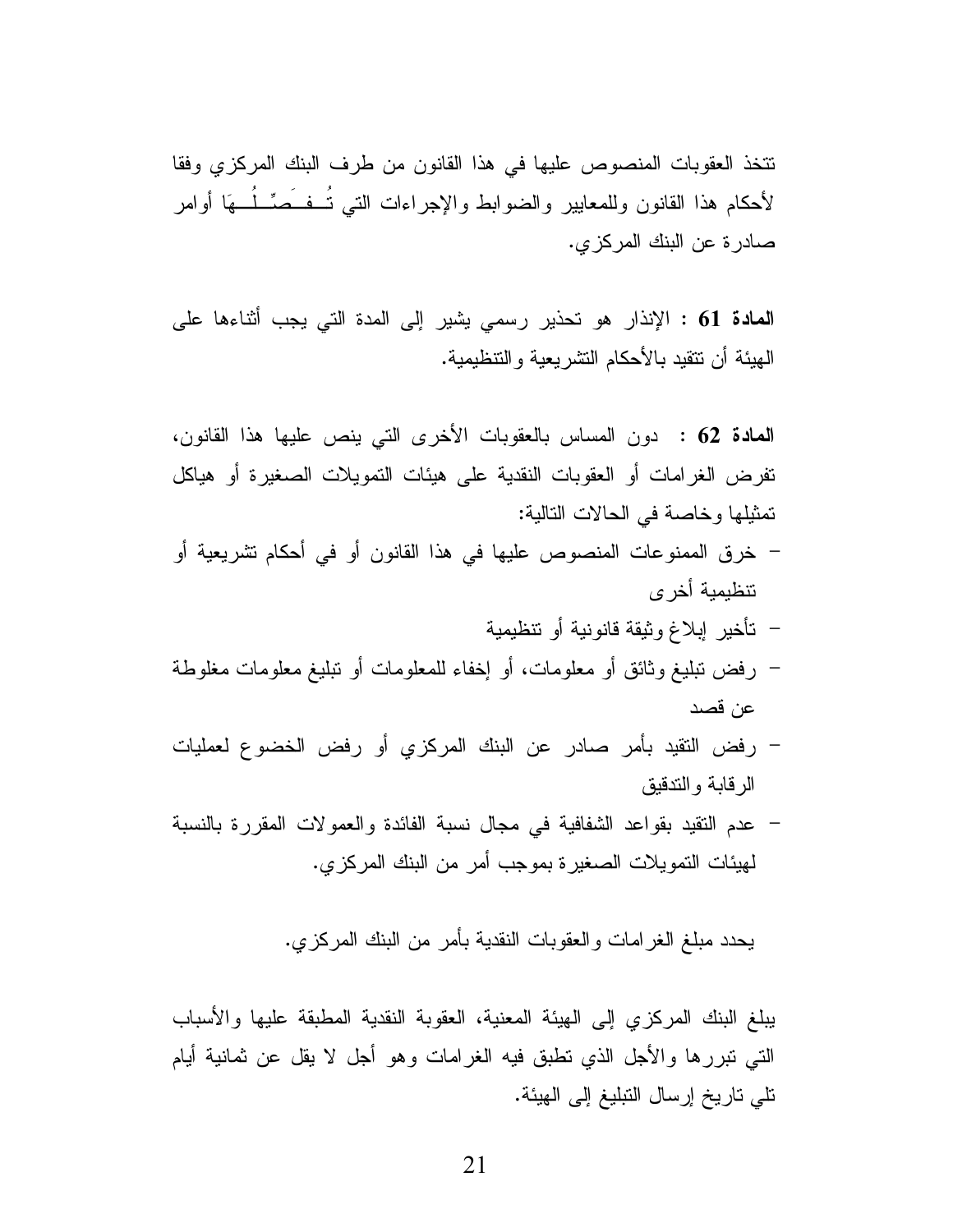تحصل المبالغ التي نتتاسب مع هذه الغرامات لصالح الخزانة العامة بخصم أونومانيكي من حساب الهيئة المعنية والمفتوح في سجلات البنك المركزي وفي غيابه يكون الخصم عبر حجز مال المدين بمجرد إخبار من قبل أحد العدول .

المعادة 63: يجب أن يتضمن منع أداء بعض العمليات، الإشارة إلى طبيعة العمليات التي يجب أن تمتنع عنها الهيئة المعنية وإلى الآجال ذات الصلة. إذا كان المنع مقرونا بأجل يتجاوز ثلاثة (3) أشهر فيجب نشره في الجريدة الرسمية من قبل البنك المركزي.

**المادة 64 :** يمكن للبنك أن يعلق مؤقتا أو نهائيا الإدار بين و القادة أو المسير بن : – إذا كانوا مسؤولين عن خطأ مهنى فادح أو عن مخالفة هذا القانون أو النظم المطبقة له أو عن النقص الذي يلاحظ في التسيير أو التوازن المالي لهيئة بحيث يعرضها للخطر

– إذا كانوا سببا في وضع عقبات أمام مهام تفتيش البنك المركزي ومراقبة مفوضىي الحسابات أو المدفقين الخارجيين وكذلك أمام مأمورية الإداري المؤقت.

المعادة 65 : في إطار الشروط التي يحددها أمر صادر عن البنك المركزي، بِمكن لهذا الأخير أن يعين إداريا مؤقتا لهيئة ما إذا كان وضعها يتطلب ذلك. لا يجوز أن نتجاوز مدة الإدارة المؤقتة عاما واحدا. سيتمتع الإداري المؤقت بكافة سلطات المساهمين والإداريين والمسيرين في الهيئة المعنية مالم يحدد البنك المركزي في قرار تعيينه، سلطات الإداري المؤقت. يسري أمر البنك المركزي بإدخال إدارة مؤقتة ابتداء من تاريخ توقيعه ويجب أن يبلغ إلى الجمهور في نفس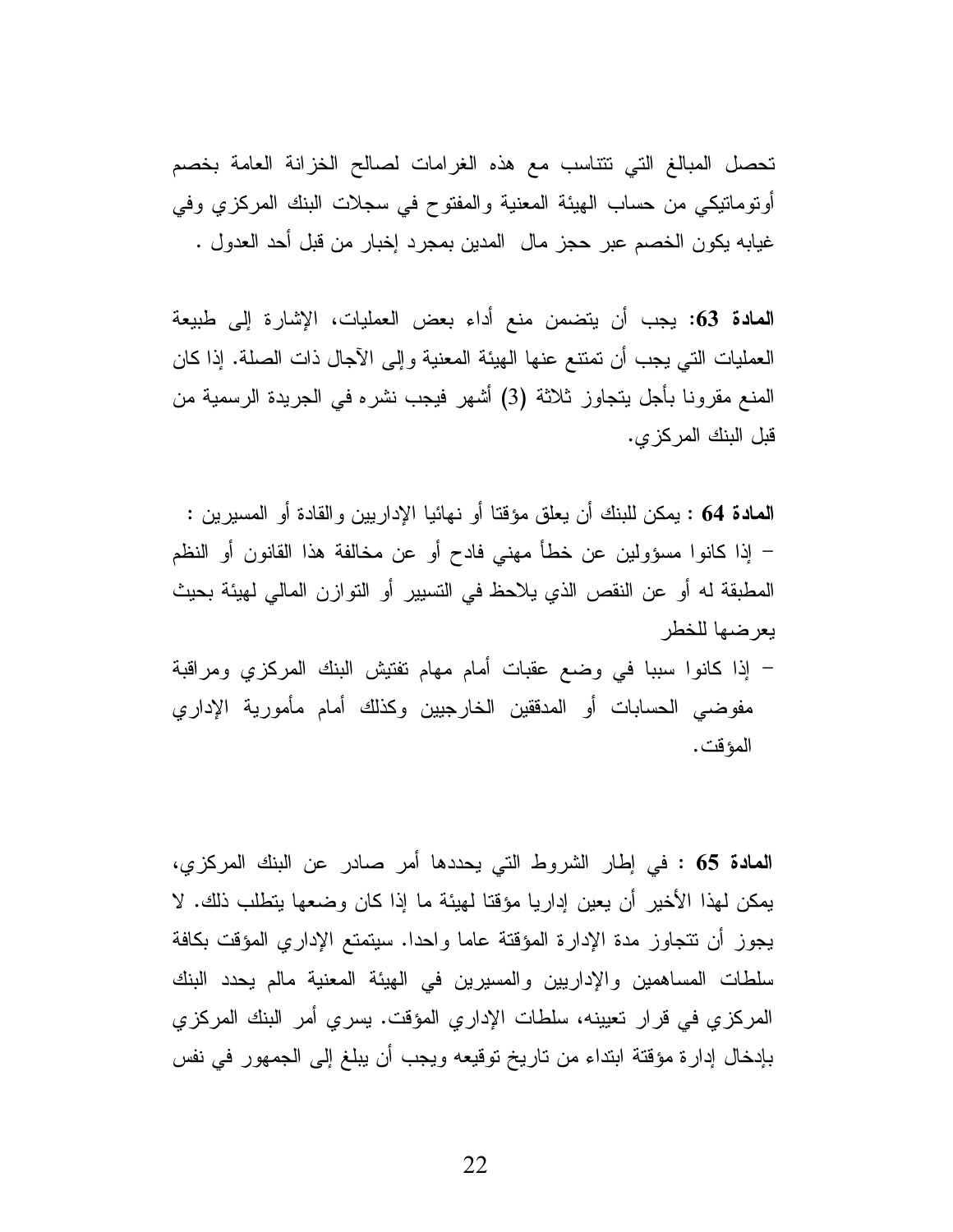اليوم بواسطة الصحافة، وسيقيد هذا القرار أيضا في السجل التجاري وينشر في الجريدة الرسمية لموريتانيا.

المعادة 66 : يتم النطق بسحب الاعتماد أو التسجيل وببدء التصفية إذا كانت طبيعة المخالفات المرتكبة أو الوضع المالي لهيئة ما يحول دون مواصلة النشاط المنوازن أو يعرض مصلحة أصحاب الودائع والدائنين للخطر . ينشر سحب الاعتماد في الجريدة الرسمية لموريتانيا. ويعين البنك المركزى مأمور التصفية الذي يرفع بدوره نقريرا إليه عن عمليات التصفية وفق الشروط و الأجال التي يحددها البنك المركزي.

إذا كان البنك المركزى برى أن سحب الاعتماد أو التسجيل يجب أن يواكب الإفلاس فضائيا أو التفالس، فإنه يحيل الهيئة إلى المحكمة المختصة في أجل لا يتجاوز شهرا واحدا.

المعادة 67 : يمكن الطعن في العقوبات المشار إليها في المواد من 60 إلى 66 بسبب الإفراط في الصـلاحيات أمام المحكمة المختصـة. لايمكن أن يكون الطعن سببا في تعليق العقوبات.

نتوفر الهيئة التي تعرضت للعقوبة على أجل شهر واحد اعتبارا من نبليغ العقوبة للإدلاء بوسائل الدفاع أمام المحكمة المختصة.

الفصل 3 : أحكام جنائية

المعادة 68 : يعاقب بالحبس لمدة تتراوح بين شهر (1) و سنتين (2) وبغرامة من مائة ألف (100.000) أوقية إلى خمسة (5) ملايين أوقية أو بإحدى العقوبتين فقط، مسؤولو الهيئات الذين يقومون عن قصد :

–باستخدام موارد الهيئة لصالحهم أو لمصلحة عضو من عائلتهم أو أي شخص آخر يشارك في الإدارة أو في تفتيش التسيير في المؤسسة خلافا للإجراءات المنصوص عليها في هذا المجال.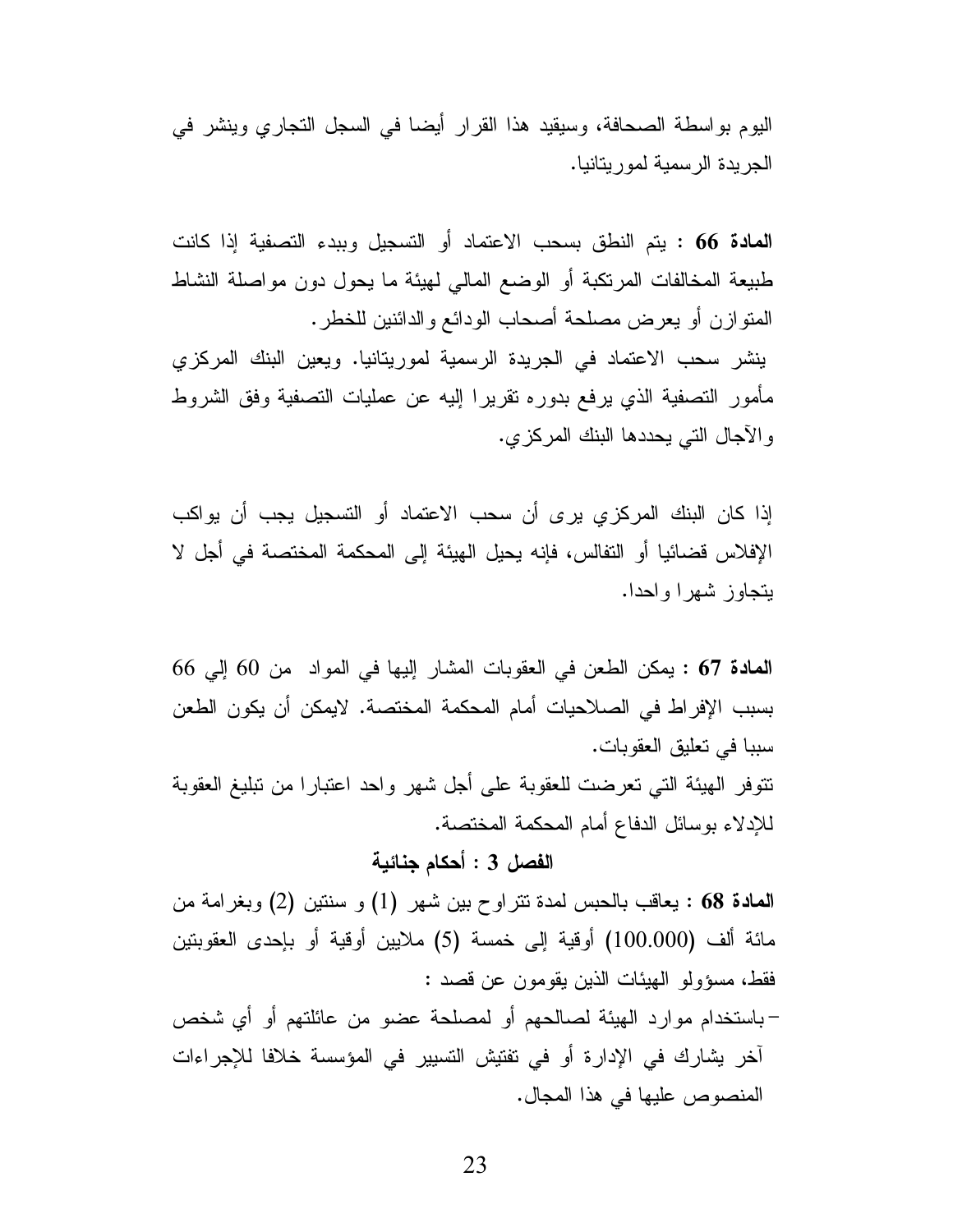يعاقب بنفس العقوبات، القادة الذين يستخدمون عن سوء نية أملاك الهيئة التي بِنَولُونِ مَسْوِئِلِيتِها بِمَا يَتَعَارِضَ مَعِ مَصْلَحَةٍ هَذِهِ الأَخْيِرِةِ أَوِ الذِّينِ مِنْحُوا عن دراية تسهيلات غير مبررة تلحق الضرر بتوازنها المالي.

**المعادة 69 :** ينطق بالعقوبات المشار إليها في المادة أعلاه دون المساس بالعقوبات التأديبية التي يمكن إنزالها بالهيئة المعنية نتفيذا للمادة 61 وما بعدها من هذا القانون.

المعادة 70 : لا يمكن تقديم دعوى عمومية فيما يتعلق بهذه المخالفات إلا بعد شكو ي من محافظ البنك المركز ي.

المعادة 71 : فضلا عن العقوبات المشار إليها في المادة 69 من هذا القانون نتطق المحكمة المختصة بحجز جسم الجريمة. وعندما يتعلق الأمر بمبالغ تم إقراضها خلافا للقانون، فإن المستفيد سيدان بإعادتها تضامنيا مع مر تكب المخالفة.

المعادة 72 : يمكن لرئيس المحكمة المختصنة، بواسطة أمر بناء على عريضة مبررة من وكيل الجمهورية لدى المحكمة المذكورة، النطق بوضع الأملاك المنقولة وغير المنقولة للمتهم تحت الحراسة، في حالة قرض ممنوح دون وجه شرعي لصالح المستفيد من القرض بانتظار صدور حكم في الأصل.

**المعادة 73 :** دون المساس بالعقوبات التأديبية، يعاقب بالحبس لمدة نتراوح بين شهر (1) وعام (1) وبغرامة نتراوح بين خمسين ألف (50.000) أوقية و ثلاثة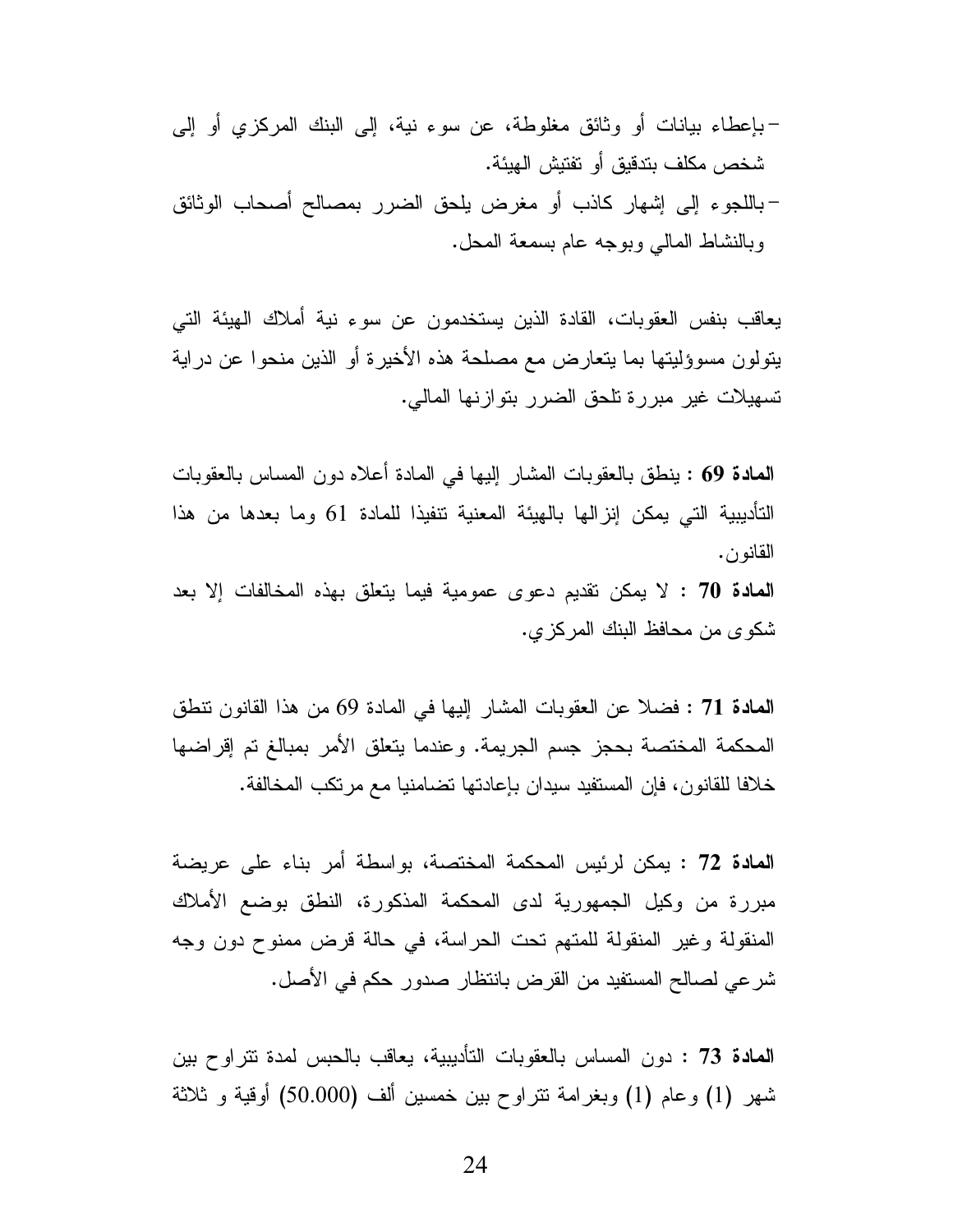- ممارسة نشاط هيئة للتمويلات الصغيرة كما نتص عليها المادة الأولى من هذا القانون بدون اعتماد من البنك المركزي
	- مو اصلة أنشطة هيئة تمويلات الصغير ة بعد سحب الاعتماد أو التسجيل – خرق الممنوعات المشار إليها في الباب الخامس من هذا القانون.

- عرقلة أداء المهمة المسندة إلى البنك المركزي والإداري المؤقت المعين بموجب المادة 66 من هذا القانون
- عرقلة أداء المهمة المسندة من البنك المركزي إلى مأمور التصفية المعين بموجب المادة 67 من هذا القانون
- إعطاء أو تصديق أو إحالة بيانات مغلوطة على أساس أحكام قرارات تطبيق هذا القانون.

المعادة 75 : فيما يخص العقوبات الجنائية المشار إليها في هذا القانون ، يحدد اجل نقادم الدعوى العمومية بعشر سنوات ولا يبدأ سريانه إلا اعتبارا من وقت ملاحظة الجنحة.

ا**لمادة 76** : يمكن للبنك المركزي الادعاء بالحق المدنى في حالة ملاحقة تتم على أساس المخالفات المشار إليها أعلاه. ويخول بإبلاغ النيابة العامة بفتح تحقيق جنائي.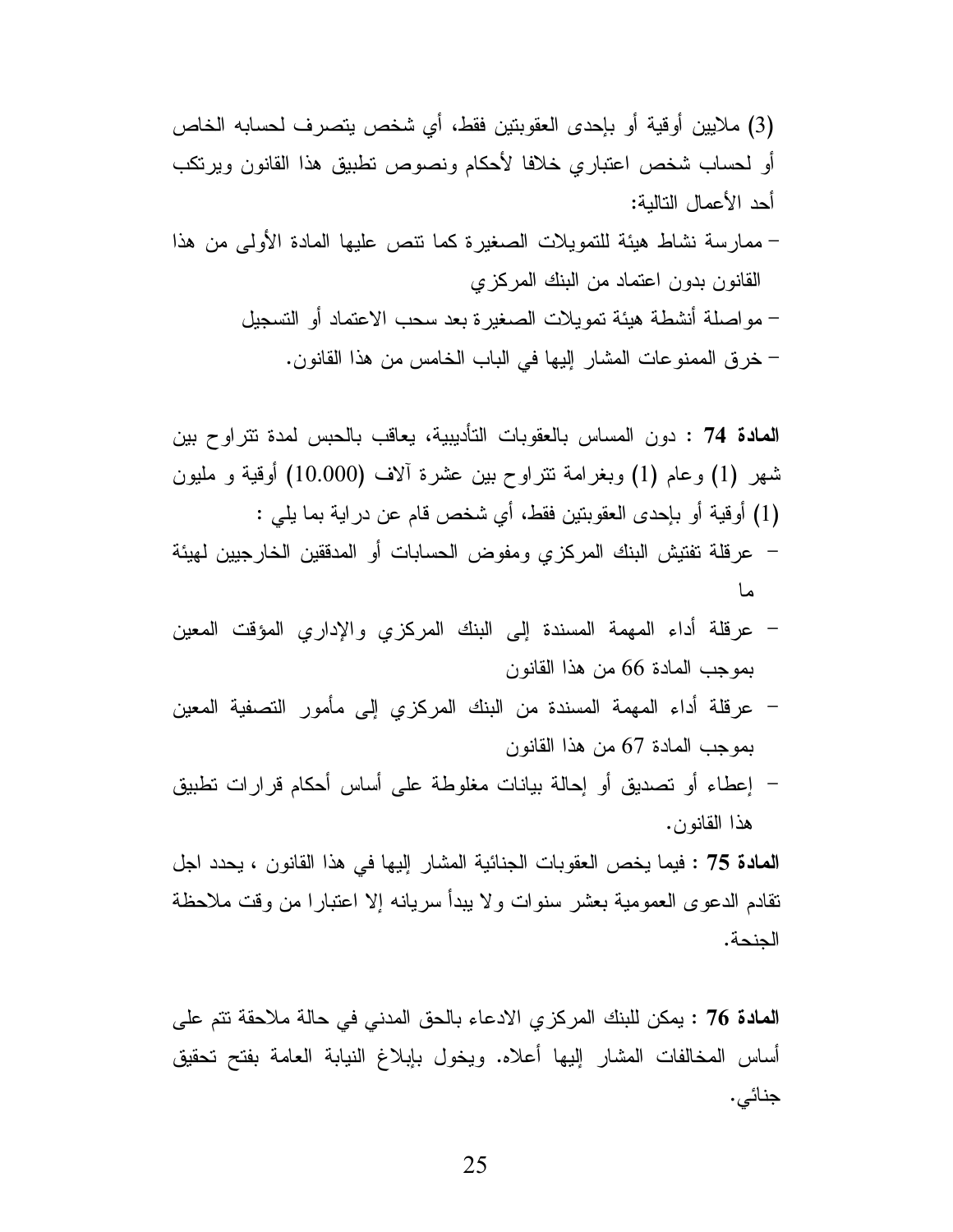# الباب السادس : أحكام انتقالية وختامية

المعادة 77 : تعتمد الهيئات المزاولة لنشاطها والمعتمدة بموجب القانون 98/98 بناريخ 28 يناير 1998 في الفئة (أ) بناء على طلب موجه إلى البنك المركزي في الأشهر السنة (6) الموالية لسريان هذا القانون بشرط رد ايجابي من البنك المركزي في أجل لا يتجاوز ثلاثة (3) أشهر اعتبارا من استلام الطلب. يعتبر غياب رد البنك المركزي موافقة ضمنية على الاعتماد.

يرد البنك المركزي، ايجابيا بعد النحقق من ممارسة نشاط فعلى لهيئة التمويلات الصغيرة واحترام الالنزامات المصرح بها والتي ينص عليها البنك المركزي. في حالة جواب سلبي أو عندما ينقضي أجل سنة أشهر، يعمد البنك إلى سحب الاعتماد.

تتوفر الهيئات غير المعتمدة بموجب القانون 98/98 بتاريخ 28 يناير 1998 على مهلة سنة أشهر لنقديم ملف تسجيل أو طلب اعتماد اعتبارا من اتخاذ البنك المركزي لأمر يتعلق بإجراءات الاعتماد والتسجيل.

**المادة 78 : ت**حدد أوامر صادرة عن البنك المركزي، عند الحاجة، إجراءات تطبيق هذا القانون وخاصة الأحكام المتعلقة بالحد الأدنبي لرأس المال والحجم الأدني للشبكات.

المعادة 79 : سيتخذ مجلس الوزراء مرسوما يعتمد نظاما جبائيا خاصا يطبق على هيأت النمويل الصغيرة و على هياكل نمثلها. و سينص المرسوم المذكور على: – نظام جبائي تفاضلي لمهيأت التمويلات الصغيرة عند إنشائها وخلال السنوات العشر الأولى لإنشائها.